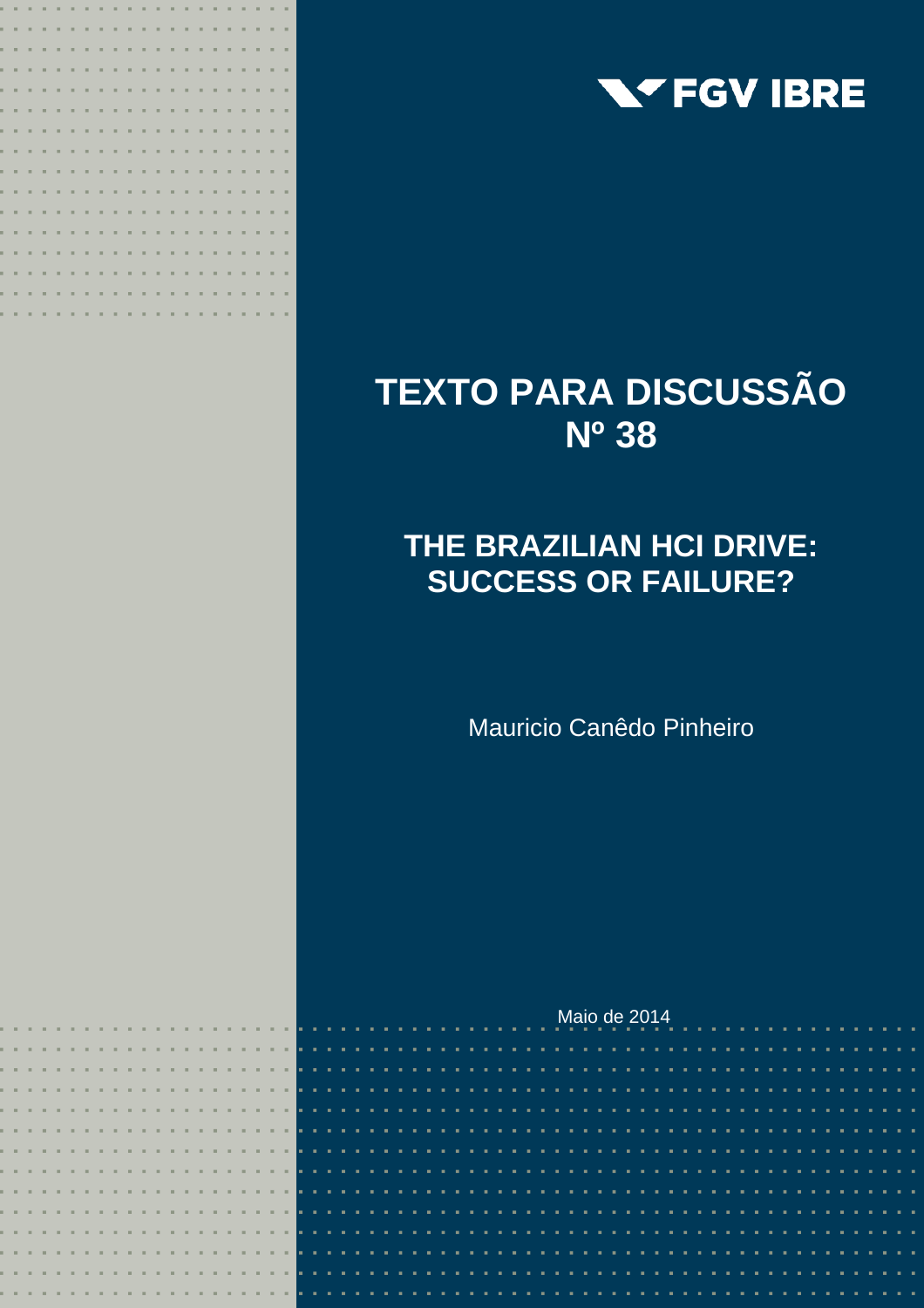

**Mauricio Canêdo Pinheiro** Research Fellow Brazilian Institute of Economics Getulio Vargas Foundation

#### **1. Introduction**

Like many other countries, Brazil adopted a pro-active industrial policy during much of its recent history. Although it was able to shift the structure of its economy in favor of certain industries, most of the time it failed to develop industries that were internationally competitive.

This being the case, in addition to identifying and describing the policies adopted by the Brazilian government over time, this article will attempt to provide an understanding the reasons for this policy failure in terms of international competitiveness. In this regard, it proved to be helpful to compare Brazil with countries in similar circumstances that, unlike Brazil, have been successful. Accordingly, we chose to contrast Brazil with South Korea.

Particular emphasis will be given to the period that begins with the Target Plan*,* the first organized and articulated industrial policy planning experience in Brazil, and ends with the II NDP*,* when this experience resumed. This is the period when Brazil began to venture beyond the consumer goods industries, seeking to encourage the development of more capital-intensive heavy and chemical industries. Hereafter this is referred to as the HCI drive.

Specifically, we intend to show how flaws in the design and implementation of incentives in industrial policy, the failure to pay sufficient attention to human capital formation, the lack of care in dealing with innovation and the inability to make adjustments while the process of industrialization was underway, were responsible for the differences in results in the experiences of Brazil and South Korea with respect to industrial policy.

#### **2. The First Brazilian HCI Drive: The Target Plan**

#### **2.1. The HCI Drive: Why?**

 $\overline{\phantom{a}}$ 

Although the first attempts at industrial development policies date back to the 1920s, only in the beginning of the 1930s a systematic concern about this issue by the Brazilian government begin to emerge. But it was not until after the end of World War II that this concern was transformed into a more articulated and conscious industrial policy.

In fact, the efforts for analysis and planning began a few years earlier. In the Eurico Gaspar Dutra (1946-1951) administration the SALTE Plan was designed*.* It did not include a strategy for industrialization, but prepared an analysis of need for infrastructure, which ultimately became one of the bottlenecks for Brazil's industrial development. Further, although it never got

This paper is part of the joint research work between *Korea Institute for Industrial Economics and Trade* (*KIET*) and *Getulio Vargas Foundation* (*FGV*).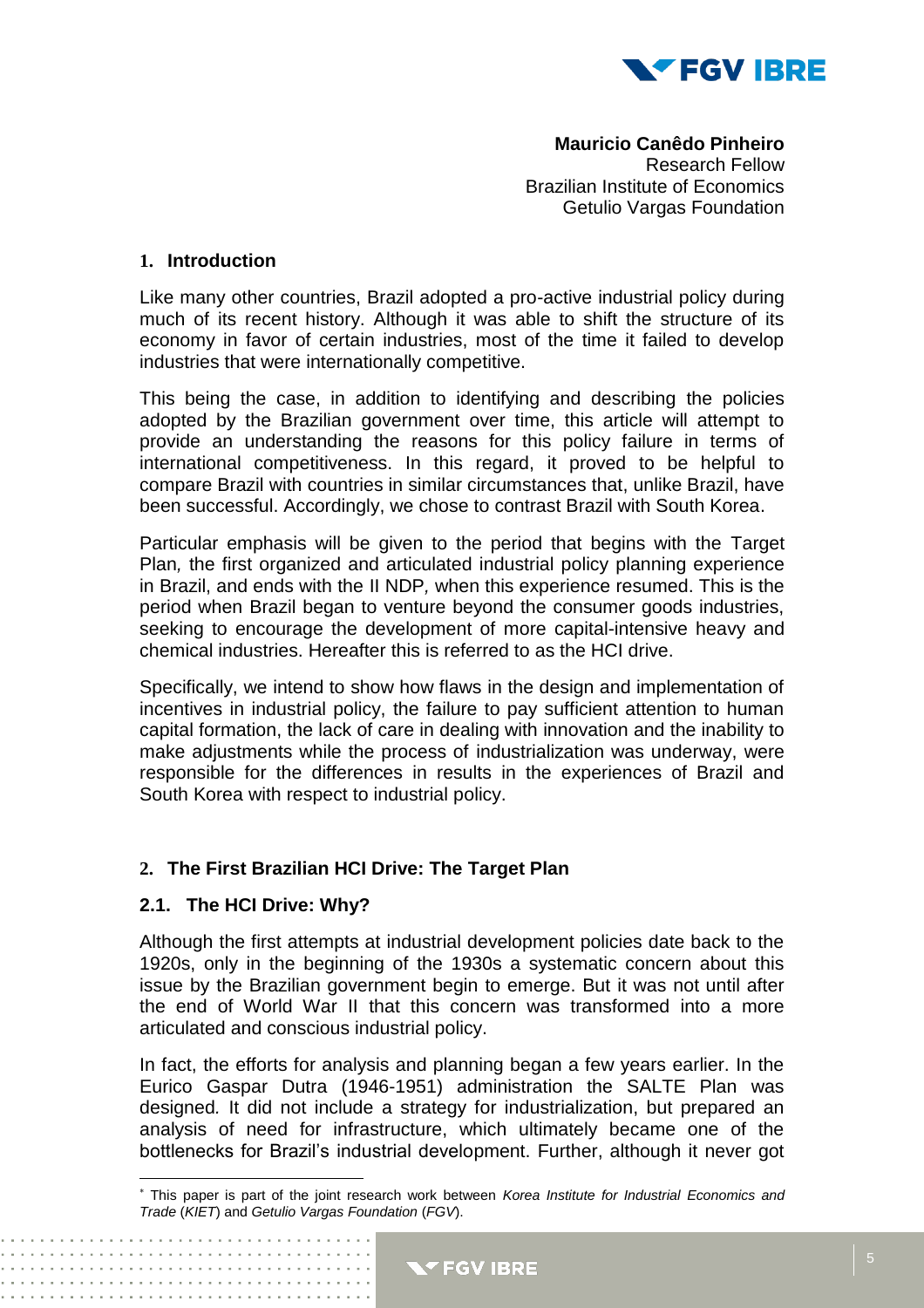

beyond the paper stage, the SALTE Plan resulted in the creation of the National Bank for Economic Development (BNDE) in 1952*,* during the second administration of Getúlio Vargas (1951-1954).<sup>1</sup> The government planning and analysis effort continued with the Joint Brazil-United States (Joint Commission), and later with the Joint ECLAC-BNDE Group (GMCB).<sup>2</sup> The results were used in the preparation of a program for the promotion of industry, coordinated by the staff of the presidency, which once again was not put into practice. However, the efforts for analysis and institutional mobilization culminated in the definition of the Target Plan*,* put into practice during the administration of Juscelino Kubitschek (1956-1961) [Suzigan (1996)].

Brazil had already been through an initial process of import substitution, which eventually generated a poorly integrated process of industrialization focused mainly on consumer durables. There were huge bottlenecks, especially in energy and transportation, but also with respect to intermediary industrial inputs. The efforts at analysis mentioned above had identified the need for significant investments in infrastructure, and the development (or expansion) in domestic productive capacity in certain basic industries. The main economic reason for justifying the HCI drive was external vulnerability.

However, this was not the only option. Nor even the most obvious. The Brazilian economy was already showing signs of crisis. By the 1950s, inflation exceeded 25% per year, there was a severe fiscal imbalance and external strangulation was imminent. At the same time, most countries in Latin America were opting for contractionist adjustment. Even Brazil was already thinking about solutions in this direction during the second Vargas administration (1951-1954) and the abbreviated government Café Filho (1954-1955) [Vianna (1990) and Pinho Neto (1990)].<sup>3</sup>

From a political point of view, a broad consensus had formed and there was a base of support for HCI drive, as opposed to the economic stabilization alternative. For the Brazilian industrialists, maintenance of expansionist policies and the promotion of domestic production of selected inputs was an attractive solution. Added to this, the philosophy of Brazilian developmentalist economic thought – with an emphasis on state planning to promote industrialization – that originated with from ECLAC was widely held by many technical experts*.* In addition, several other organized sectors of the public were mobilized in favor of the HCI drive, under the banner of economic nationalism. There were national aspirations to have Brazil participate in industrial sectors that are more often associated with mature economies [Rabelo (2003)].

In other words, the HCI drive was not only motivated by economic necessity, but also as the result of a strong political will of the government that was

 $\overline{a}$ 

. . . . . . . . . . . . . . . . . .

 $1$  Not until 1982 did the Bank assume its present name: National Bank for Economic and Social Development (BNDES).

 $2$  The Joint Commission was formed under the Ministry of Finance and composed of experts from US and Brazil. It was the result of negotiations between Brazil and the United States that began in 1950, to finance a program of modernization of the infrastructure sectors of the Brazilian economy. ECLAC refers

to the Economic Commission for Latin America.<br><sup>3</sup> Vice President Café Filho assumed the Presidency after the suicide of Getúlio Vargas, originally elected for a term of five years between 1951 and 1955.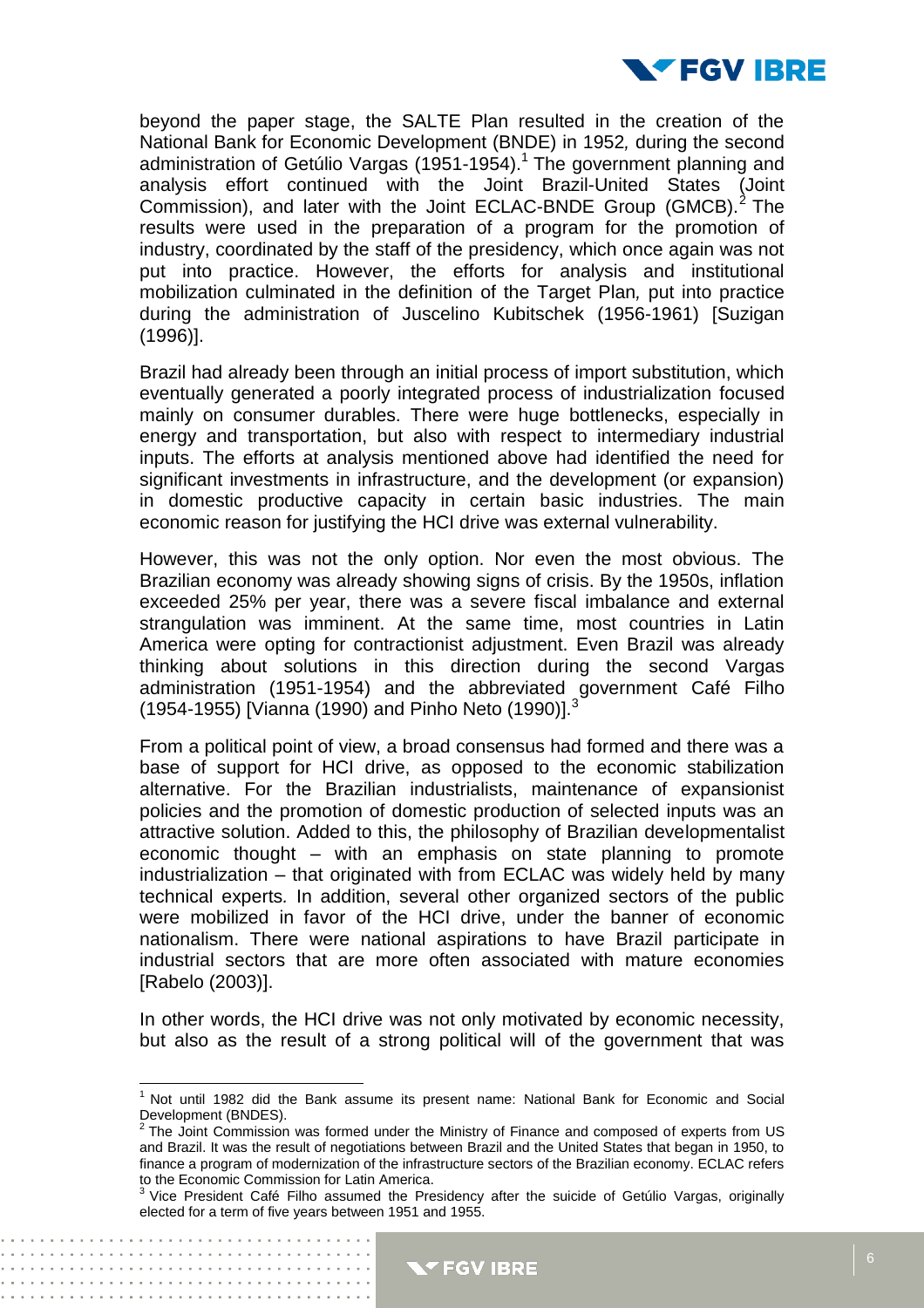

validated by various sectors of the Brazilian public. For this reason, the Target Plan went beyond a simple response to the need to correct external imbalances generated by the previous process of import substitution. In fact, it encouraged the development of capital goods sectors producing capital goods that tended to generate additional pressure on imports [Lessa (1975)].

Not coincidentally, President Juscelino Kubitschek (1956-1961) was elected with a government program whose motto was to advance "Fifty Years in Five", and put the Target Plan*,* an ambitious program of investment in infrastructure and promoting the domestic industry into operation.

#### **2.2. The Role of Government**

. . . . . . . . . . . . .

In addition to identifying the sectors that would be the targets of industrial policy, the government took an active role in the HCI drive. The policies used by the government can be grouped into three broad categories: (*i*) selective protection of the domestic market, (*ii*) attraction of foreign capital, (*iii*) directing credit (both public and private). As a result, as with the analysis, many of the necessary policy tools were already available prior to the decision to promote these sectors.

#### **A. Selective Protection of the Domestic Market**

In 1949, under President Eurico Gaspar Dutra (1946-1951), a system of import licensing was implemented. Only imports of essential consumer goods were allowed and only then when similar goods were not available on the domestic market. <sup>4</sup> An overvalued exchange rate also made the import of capital goods relatively cheaper, which helped to foster investment in new industrial sectors, funded by the significant increase of credit by public banks, especially by the Bank of Brazil [Vianna (1990)]. $^{\circ}$ 

However, exchange rate appreciation eroded the competitive position of Brazil's main export products. Thus, in 1953, during the second Getúlio Vargas and the contract of the contract of the contract of the contract of the contract of the contract of the contract of the contract of the contract of the contract of the contract of the contract of the contract of the (1951-1954) there was a period of currency reform. This resulted in Superintendence of Currency and Credit (SUMOC) Instruction 70, which created a system of multiple exchange rates.<sup>6</sup>

In the Target Plan a multiple exchange rates system was used for a more systematic development of selected sectors. Higher priority was given to the imports of essential raw materials, some types of equipment (especially capital goods associated with the shipbuilding and automobile sectors) and goods that could not count on a reliable domestic supply, which enjoyed a

 4 It is the Similar Nacional Law sanctioned in the late nineteenth century, but its use was intensified in 1949. For more details see Baer (1996). It should be noted that initially import controls were adopted to overcome the shortage of foreign currency reserves. Gradually, as the effects in terms of promotion of

domestic industry were perceived, it turned into an instrument of industrial policy.<br><sup>5</sup> The Bank of Brazil is a public commercial bank. At that time it was responsible for more than 40% of private banking and was the main financial agent of the government.<br><sup>6</sup> At that time, Brazil, had no control bank (it not created until 106

At that time Brazil had no central bank (it not created until 1964), and its functions were divided between the SUMOC, the Ministry of Finance and the Bank of Brazil.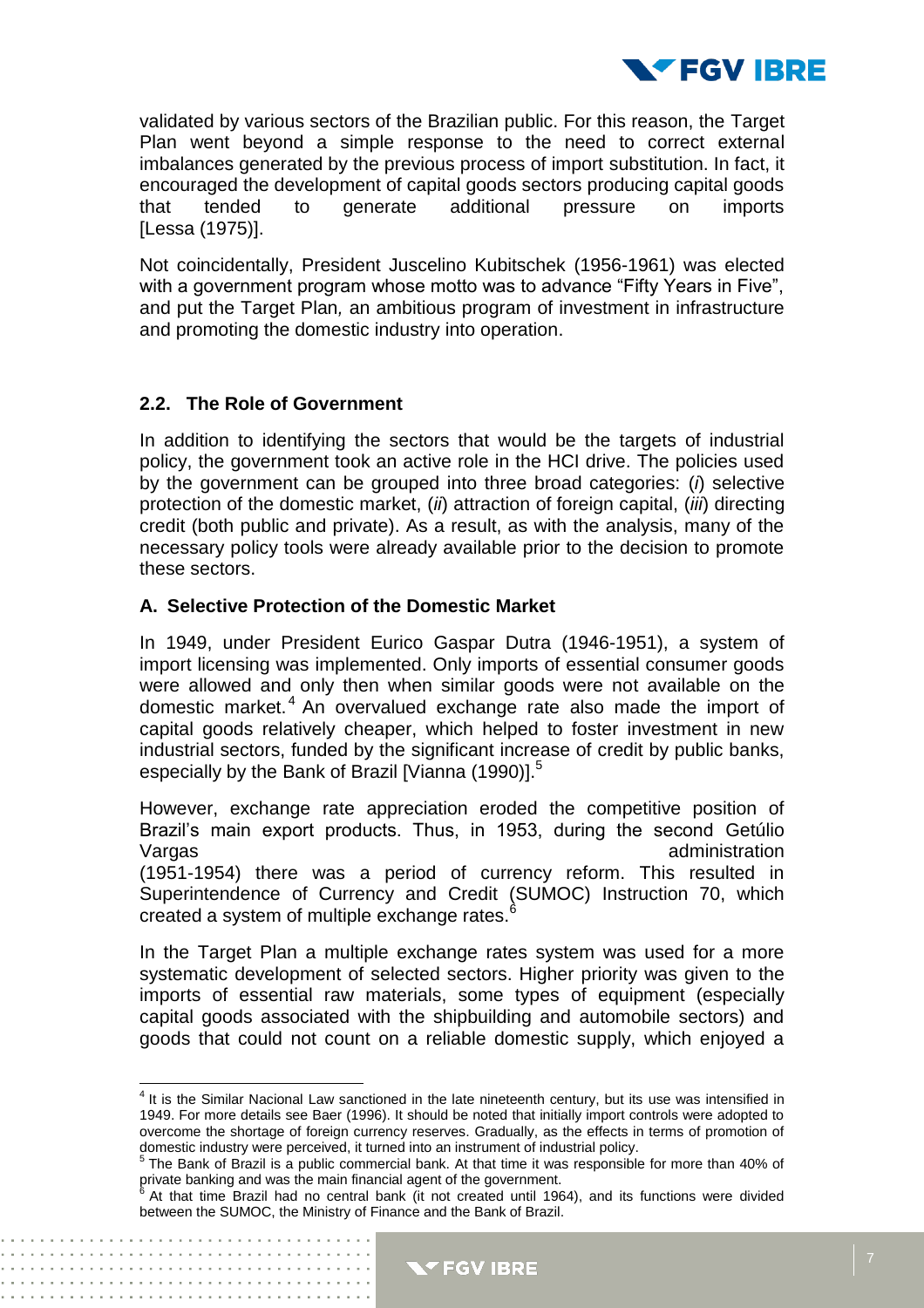

relatively more favorable exchange rate. At the same time, the sectors selected for development were protected from international competition by an undervalued exchange rate.

Import tariffs were also significantly increased, and rates reached 150% in some cases. Furthermore, Brazil increased and tightened the examinations of "similarities": the industries that proved to be able to meet domestic demand were protected from foreign competition. Minimum domestic content requirements also became common [Orenstein & Sochaczewski (1990)].

#### **B. Attracting Foreign Capital**

Another important policy tool was SUMOC Instruction 113 enacted in 1955, during the Café Filho administration (1954-1955), that allowed the discretionary issue of licenses to import equipment without hedging the exchange rate. With declining revenues from coffee exports and increasing external strangulation, this was one of the solutions to modernize the domestic industry without pressuring the balance of payments. In addition, this measure also was designed to attract the foreign capital investment needed to sustain growth in Brazil. Basically, imported equipment was recorded on corporate balance sheets as an investment under a free exchange rate, while the profit remittances were made at a preferential exchange rate. Exchange rate differentials made these investments more attractive [Caputo & Melo (2009)].

#### **C. Directed Credit**

Finally, the government played an important role in directing credit to selected sectors. In this respect, the creation of the BNDE in 1952 had a preponderant role*.* Initially BNDE loans were funded through compulsory loans from income tax receipts and were used to finance infrastructure investments. With the advent of the Target Plan*,* its activities were redirected to making long-term loans to domestic companies, at low rates of interest, extended grace and amortization periods, and covered a significant percentage of the project [Lessa (1975)].  $^7$ 

In addition, the BNDE was important in underwriting projects by assuming co-responsibility for the settlement of foreign debts and loans, obtained from foreign companies that were willing to invest in the sectors that were included in the Target Plan*.*

#### **D. Summary**

 $\overline{\phantom{a}}$ 

In summary, the Target Plan was based on a three-point nexus formed by government, private domestic and private foreign capital. The government, in addition to assuming responsibility for investments in infrastructure, also increased its direct activities in certain industries through state enterprises. Private domestic capital was attracted to sectors selected by the BNDE for in direct credit and surety for international financing, as well as those in the domestic market that were protected through policy exchange and import controls. Private foreign capital also benefited from the protection

 $7$  Given the high rates of inflation, real interest rates of these loans often became negative.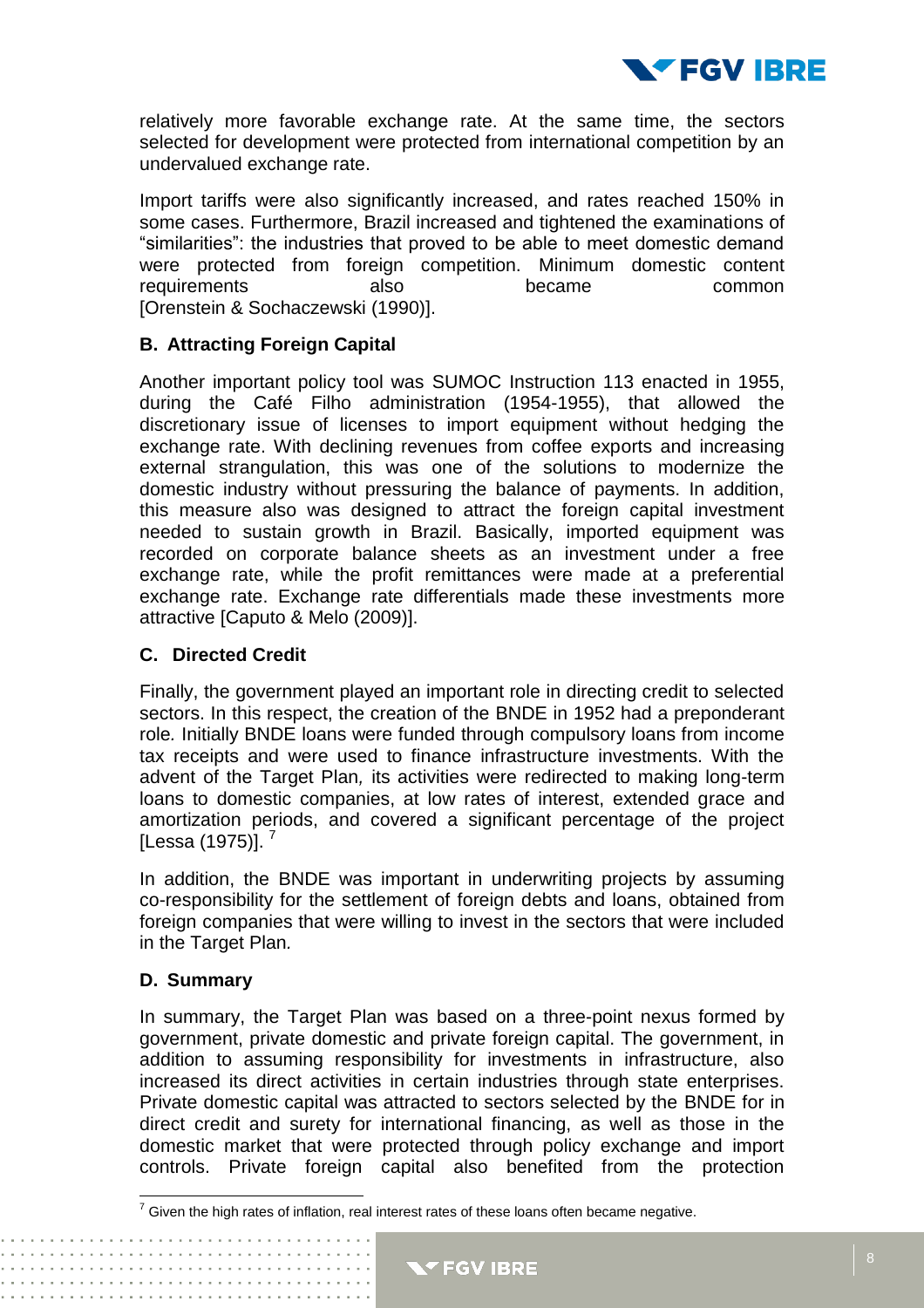

mechanisms in the domestic market, and also by a more foreign investment friendly policy, under SUMOC Instruction 113*.* 8

#### **2.3. Selected Industries and Participating Companies**

#### **A. Selection Criteria**

One of the fundamental elements of the Target Plan was the selection of the industries to be promoted, with the definition of production targets for each. It should be noted that the goals were often to be taken as indicative and often described in terms of sectors rather than specific companies. Moreover, there was no kind of punishment in case the failure to comply with the goals.

Accordingly, the selection of the majority of the sectors was based on the principal bottlenecks in the Brazilian economy, as identified by the US-Brazil Joint Commission and the ECLAC-BNDE Commission*.* In other words, the Target Plan was primarily focused on investment in infrastructure (energy and transportation) and substitution of imports in some sectors that produced intermediate inputs (chemicals, steel, heavy machinery and electrical equipment).

For this reason, investment planning was largely done to ensure the Brazil's self-sufficiency with respect to these inputs in order to mitigate the external constraints that Brazil was facing. The targets were selected based on studies that estimated the trend of domestic demand for each input in subsequent years. From the existing domestic supply, the increase in production needed to meet this demand was calculated (and revised as the plan was being put into practice). Included in this group, among others, are the steel, aluminum and chlorine-soda industries, petroleum refining, pulp and paper and cement.

However, as noted above, the Target Plan also included sectors producing capital goods, which unlike those promoted to mitigate external constraints, tended to add to the pressure on imports. The shipbuilding and automobile industries certainly fit that description.<sup>9</sup>

As for the participating companies, the option was the use of state-owned enterprises in sectors where private sector interest was lacking. In other sectors, both private domestic and foreign capital were encouraged to participate in the investment effort.

The private projects were selected by sector executive groups that evaluated their feasibility, and passed through the filters of the BNDE and SUMOC, to make sure that the projects were compatible with other projects in the sector, and capable of attracting international financing and having foreign exchange earnings capacity (this governance process will be explored in more detail below).

<sup>&</sup>lt;sup>9</sup> The decision to develop the automotive industry is in part a result of the option to prioritize investments in road infrastructure in the Target Plan. Something similar can be said with regard to shipbuilding and investment in modernization and expansion of the Brazilian ports. As less attention was given to the railroads, the same occurred with the industry rail transport technology.



<sup>&</sup>lt;sup>8</sup><br>Although they were less important, tax reductions and exemptions were also used.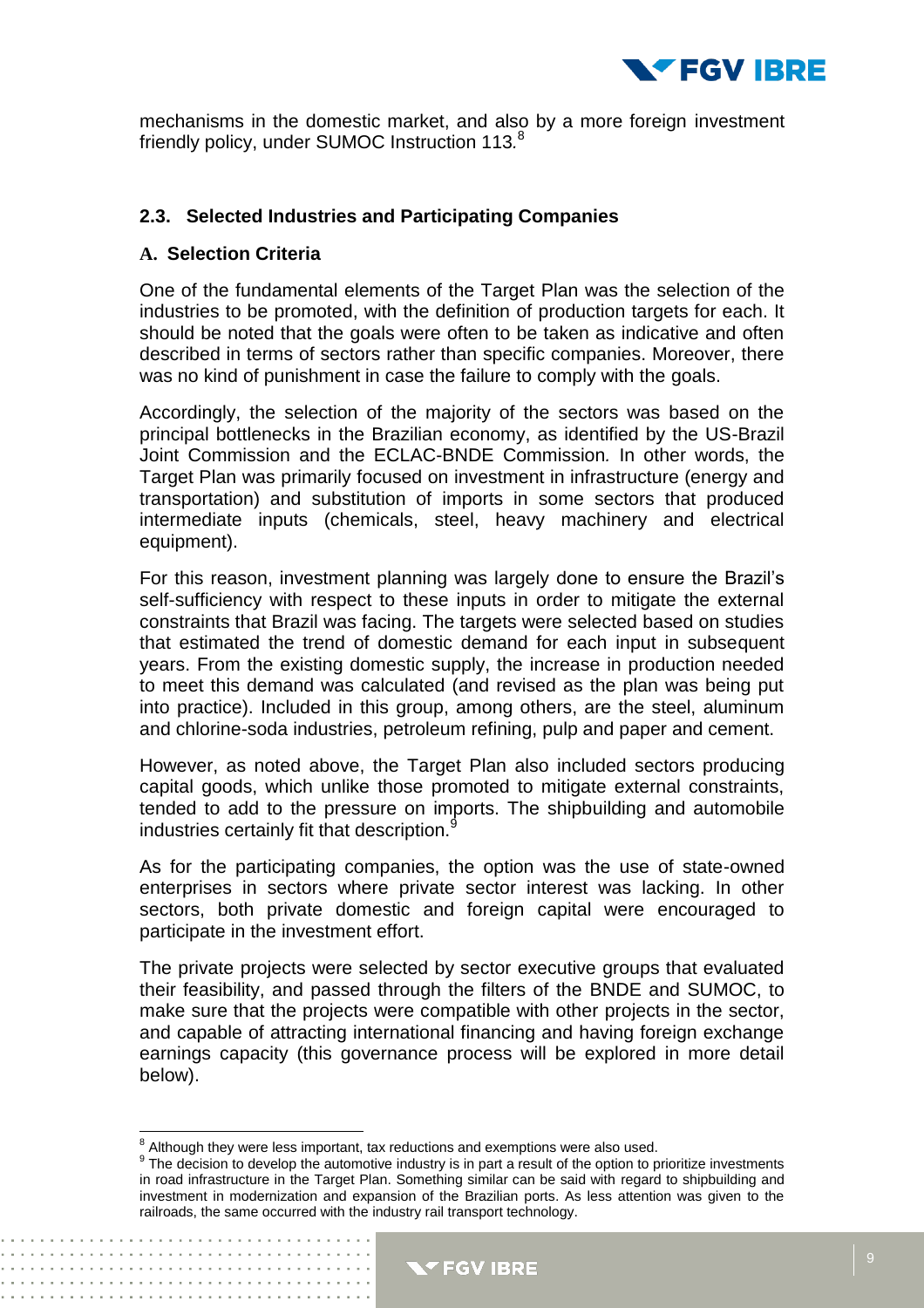

The following are some sectors that were identified under the Target Plan that are further analyzed with respect to the selected companies and funding sources.

#### **B. Steel**

In the steel industry the option was mostly for companies with state control. Brazil already had some capacity in the sector, mainly due to the start up of operations of the National Steel Company (CSN) in 1946. The construction of the plant was the result of diplomatic agreement signed in 1942 between Brazil and the United States, which included a loan, key to enabling the creation of CSN (and also of Companhia Vale do Rio Doce – Vale). The Target Plan caused installed capacity to increase and the costs were paid from its own resources, capital increases and loans from the Eximbank*.*

In addition to expanding the capacity of smaller steel companies – Belgo Mineira, Aliperti, Acesita, Lanari and Barra Mansa – two new large companies were developed: Cosipa and Usiminas*,* both with state control. Cosipa used public funding (BNDE, the federal government and the state government of São Paulo) as well as private funding, from Europe (with the approval of the BNDE). Usiminas also had international funding (from Japan, endorsed by the BNDE)*,* as well as domestic capital from BNDE loans and capital subscription by the federal government, the state government of Minas Gerais and private shareholders. For the industry as a whole, approximately 40% of total investment originated from abroad [Dias (1993)].

#### **C. Aluminum**

Brazilian production of aluminum was started in 1951, controlled by two groups: Electrochemical Brazilian (Elquisa), owned by the Canadian Alcan and Brazilian Aluminum Company (CBA), national private company. The production did not reach the installed capacity, due to shortfalls in electric power supply. Accordingly, the Target Plan envisaged investments in hydroelectric power to overcome this problem, as well as investments in the expansion of production capacity of these two companies. The BNDE was involved in the financing the expansion of CBA*,* directly financing the investments and giving its approval for a foreign loan. For the industry as a whole, BNDE was directly responsible for 20% of the funds, with the remainder divided between companies assets (18%), private domestic sources of funding (32%) and foreign financing (31%).

#### **D. Chlorine - Soda**

In the chlorine-soda industry the majority of options were for state-owned enterprises. The Target Plan provided them with funding from the BNDE*,* achieving a substantial increase in production capacity at the state-owned Compania Nacional de Alkalis (CNA), then the nation's largest provider of caustic soda and soda ash (sodium carbonate). Some smaller projects involving private national capital were also provided with federal funding. Most funds originated with the BNDE and the endorsements by the bank for foreign loans for CNA*.* The CNA also embodied French capital and technology [Pereira (2010)].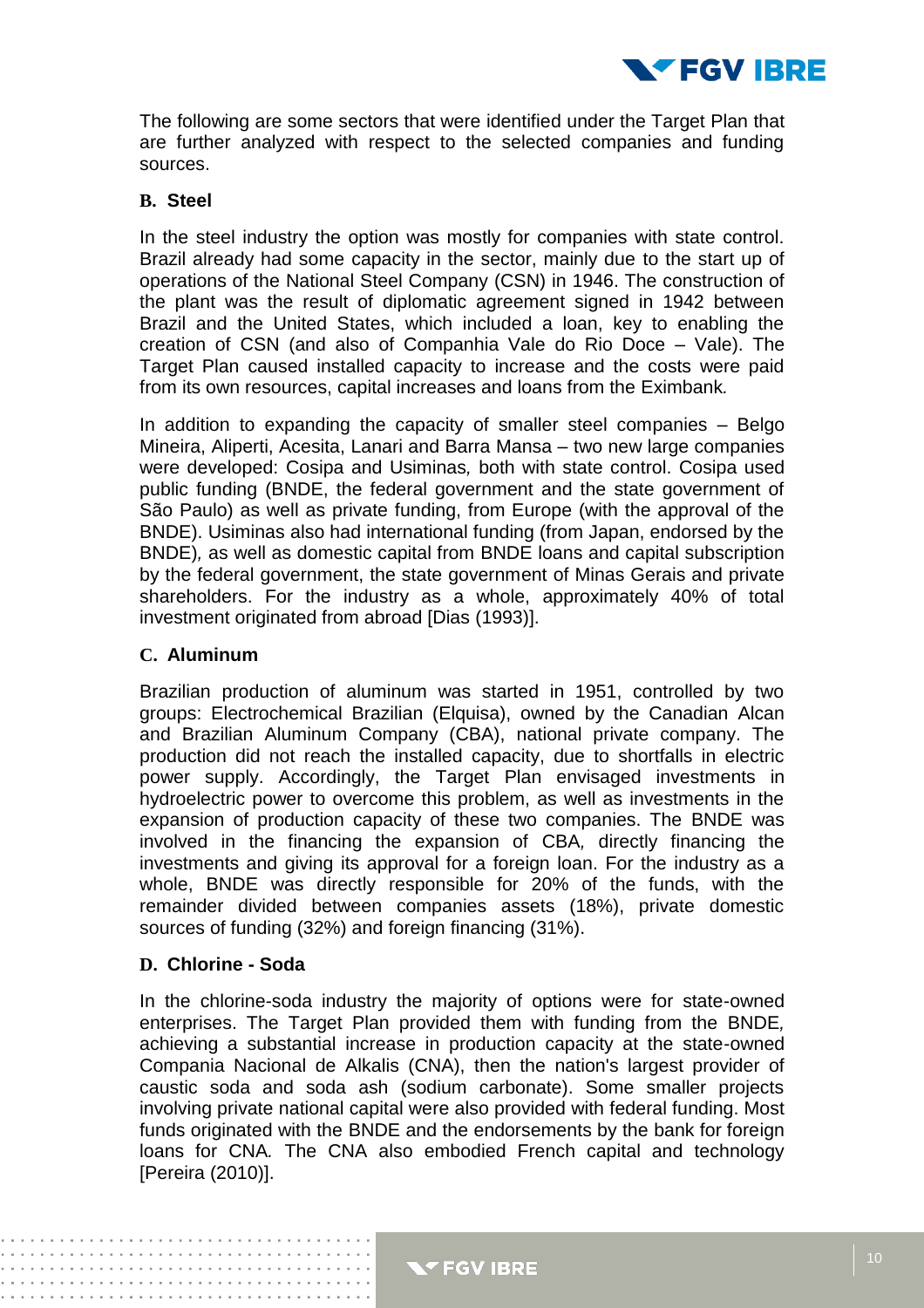

#### **E. Petroleum Refining and Related Industries**

In this sector the option for state companies was even stronger. In 1953, during the second Vargas Administration (1951-1954), a state monopoly in refining (and production) of oil was established and Petrobras was created*.*  The Target Plan forecast an increase in the refining capacity of the stateowned company, as well as the start of an oil prospecting program.

In related industries, although there was not a state monopoly defined by law, the option was also to use Petrobras*.* For example, it was deemed the company's responsibility to build a synthetic rubber plant and another for fertilizers.

#### **F. The Automotive Industry**

In the automotive industry, the first choice was to use private capital. In this case, foreign capital was predominant in the production of motor vehicles, while Brazilian companies, often associated with companies from other countries, were more important in the production of auto parts.

The sector was the largest beneficiary of SUMOC Instruction 113*,* receiving approximately US\$ 190 million in foreign direct investment between 1955 and 1964. Of this total, the majority came from the US (48.2%) or from Germany (28.7%). As an example, General Motors invested around US\$ 25 million, Ford approximately US\$ 22.5 million and Volkswagen US\$ 14.3 million [Caputo & Melo (2009)]. The BNDE played a very small role in financing these investments.

The Target Plan not only called for an increase in the production of motor vehicles, but also imposed domestic content requirements. These requirements helped several companies to develop a national metalworking industry, specifically in the auto parts sector. Between 1946 and 1960 the number of companies producing parts in Brazil increased from 30 to 1,300 [Colistete (2010)].

While companies from other countries established subsidiaries in Brazil, the presence of domestic companies was remarkable. Many of them associated themselves with foreign firms to import, assimilate and adapt technology. Examples of this strategy are Metal Leve, which gained technical assistance from the German company Mahle in the production of pistons and piston pins, Cofap*,* which entered into several partnership agreements with German (Boge and Mahle) and American companies (Perfect Circle, Monroe and Thompson) for the production of piston rings, shock absorbers and cylinder parts, and Cobrasma, who joined the North American Rockwell Spring for the production of truck axles and differentials [Dias (1993), Colistete (2010)].

BNDE funding was much more important in the case of auto parts than in the production and motor vehicles. The development bank participated either through direct financing or through the support for foreign borrowing for several projects, including for the Cobrasma and producers of electrical parts, forgings, cast iron parts, engine blocks and parts made of malleable iron.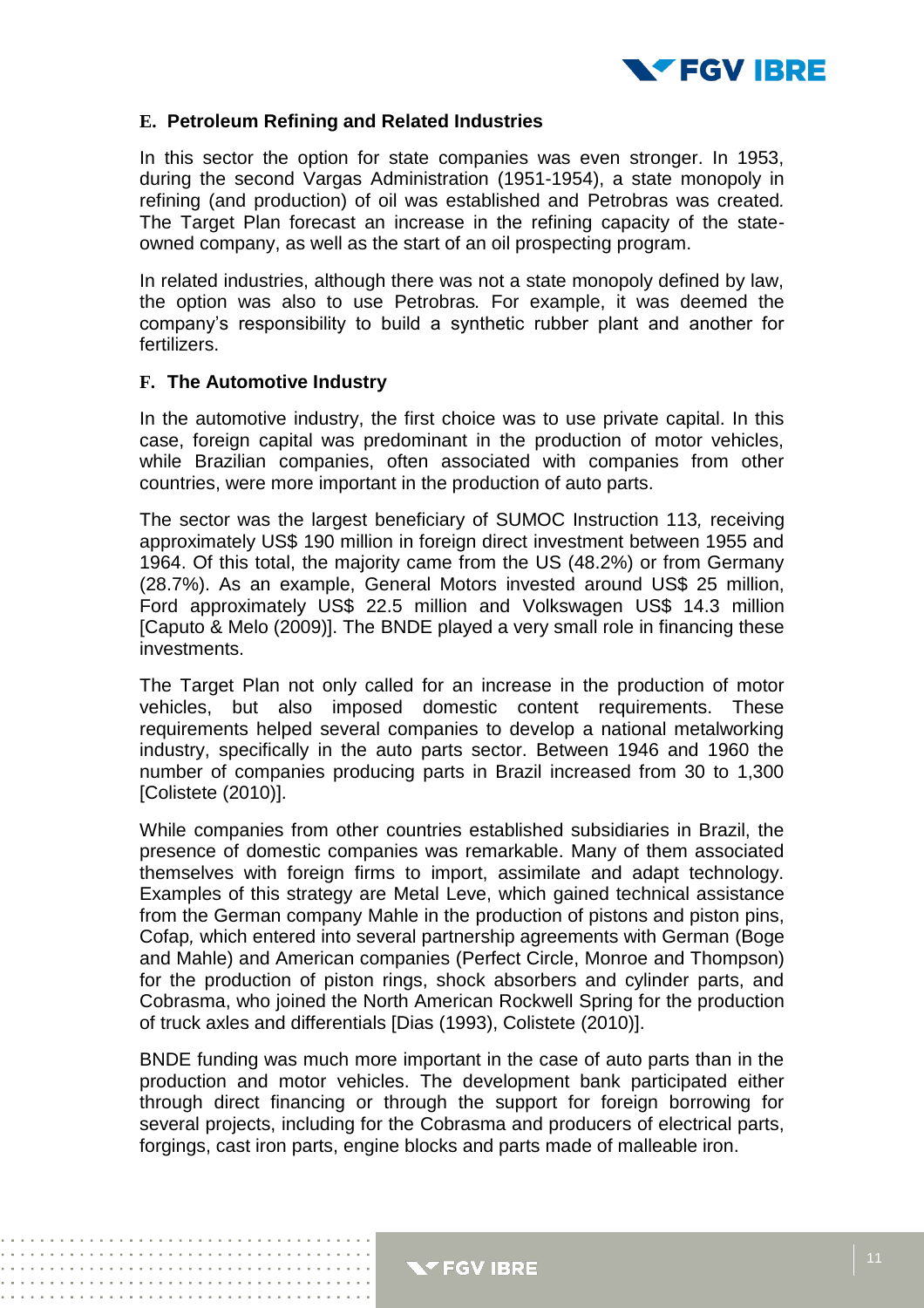

#### **G. The Shipbuilding Industry**

In the shipbuilding industry, in the majority of cases, funding came largely from private capital. Several small Brazilian shipyards were upgraded and production capacity was increased. This was especially true for the CCN Mauá shipyard*,* which obtained major funding from the BNDE.

In addition, two large shipyards linked to international groups were installed. The first – Ishibrás – was linked to Japanese shipbuilders Ishikawajima and received funding as well as equipment from the head office and funding from the BNDE*.* The other – Verolme – was a subsidiary of the Dutch group Verolme United Shipyards [Dias (1993), Geipot (1999)].

#### **H. Where to Find Key Factors of Production?**

Table 1 summarizes the information in this section, indicating the sources of funding, technology and principal companies in some of the sectors in the Target Plan*.*

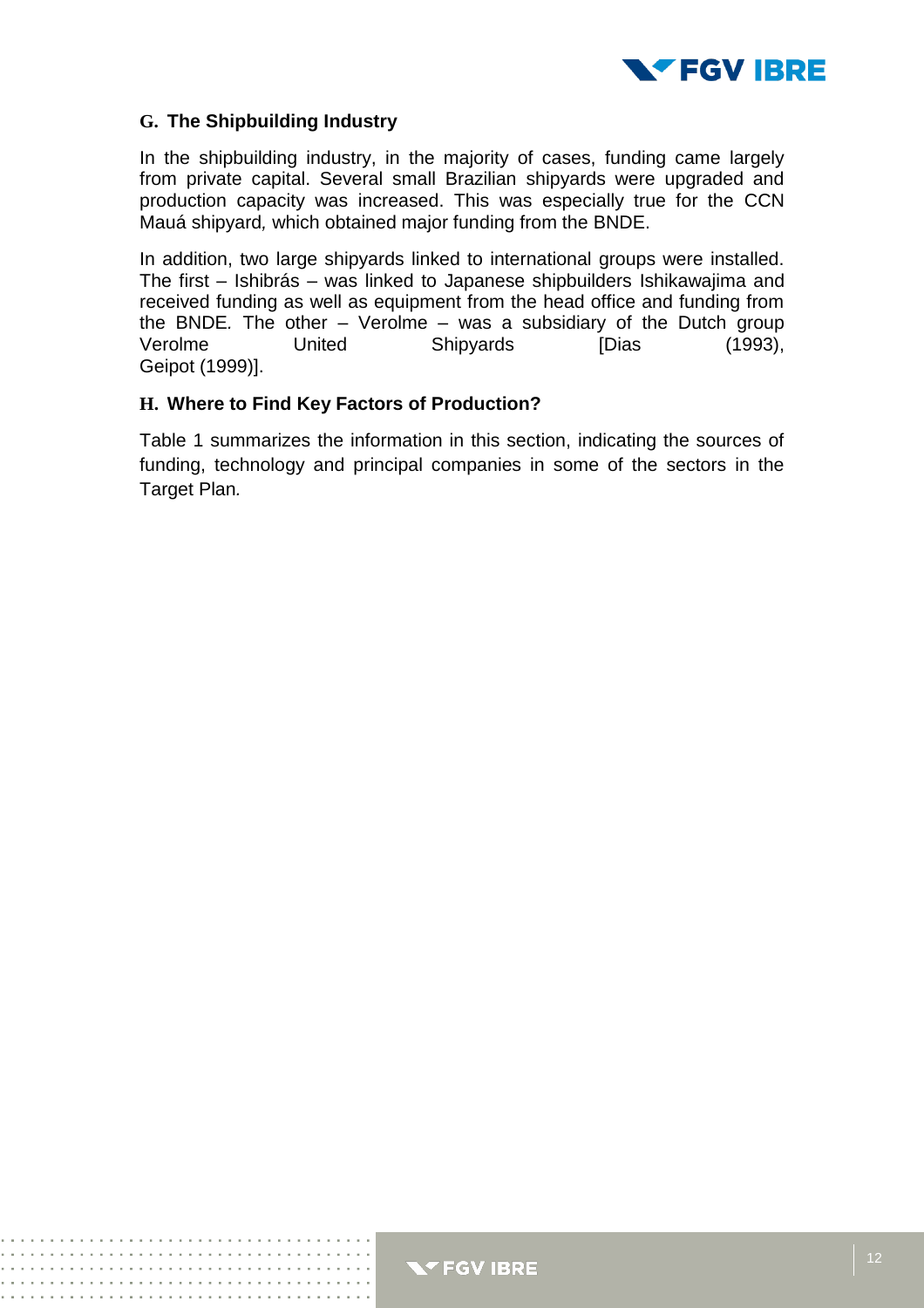

| <b>Industry</b>                                  | <b>Sources of</b><br><b>Funding</b>                                                                                      | Sources of<br><b>Technology</b>        | <b>Leading Companies</b>                                                                                                                                                                      |
|--------------------------------------------------|--------------------------------------------------------------------------------------------------------------------------|----------------------------------------|-----------------------------------------------------------------------------------------------------------------------------------------------------------------------------------------------|
| <b>Steel</b>                                     | <b>BNDE</b> and<br>foreign capital<br>(U.S. - Eximbank<br>- for CSN,<br>European and<br>Japanese Cosipa<br>for Usiminas) | <b>United States</b><br>and Japan      | CSN*, Usiminas*and<br>Cosipa *                                                                                                                                                                |
| Chlorine-Soda                                    | BNDE, and<br>foreign (French)<br>capital                                                                                 | France                                 | CNA*                                                                                                                                                                                          |
| Aluminum                                         | <b>BNDE</b> private<br>domestic and<br>foreign capital                                                                   |                                        | CBA **, Elquisa***                                                                                                                                                                            |
| Oil Refining and<br>Related<br><b>Industries</b> | Government<br>budget and<br><b>BNDE</b>                                                                                  |                                        | Petrobras <sup>*</sup>                                                                                                                                                                        |
| Automotive                                       | <b>BNDE</b> and<br>foreign capital,<br>mainly through<br>Instruction 113 of<br><b>SUMOC</b>                              | <b>United States</b><br>and Germany    | Ford***, GM***,<br>Volkswagen*** and<br>Mercedes Benz*** in<br>vehicle production<br>and several Brazilian<br>companies in auto<br>parts manufacturing<br>(Romi**, Cofap**,<br>Metal Leve **) |
| Naval                                            | <b>BNDE</b> and<br>foreign capital<br>(Japan for<br>Ishibrás and the<br>Netherlands for<br>Verolme)                      | Japan and<br>the<br><b>Netherlands</b> | Ishibrás***,<br>Verolme*** and CCN<br>Mauá**                                                                                                                                                  |

**Table 1: Target Plan - Where to Look for Key Factors of Production** 

Notes: \* company with state control, \*\* private domestic capital, \*\*\* private foreign capital or subsidiary of a foreign company.

Source: The author with data taken from various authors. More details throughout the text.

#### **2.4. Governance**

As mentioned previously, while the Target Plan implied an increase in direct public sector participation in the economy, the government was also given the important role of inducing private sector activities (domestic and foreign). Thus, it became necessary to create a framework of governance to harmonize activities within the government and coordinate them with the efforts of the private sector.

To do so, the Council for Development, connected directly to the Office of the President, was created. Initially its role was to be the overall coordinating agency and formulator of policies associated with the Target Plan. However, it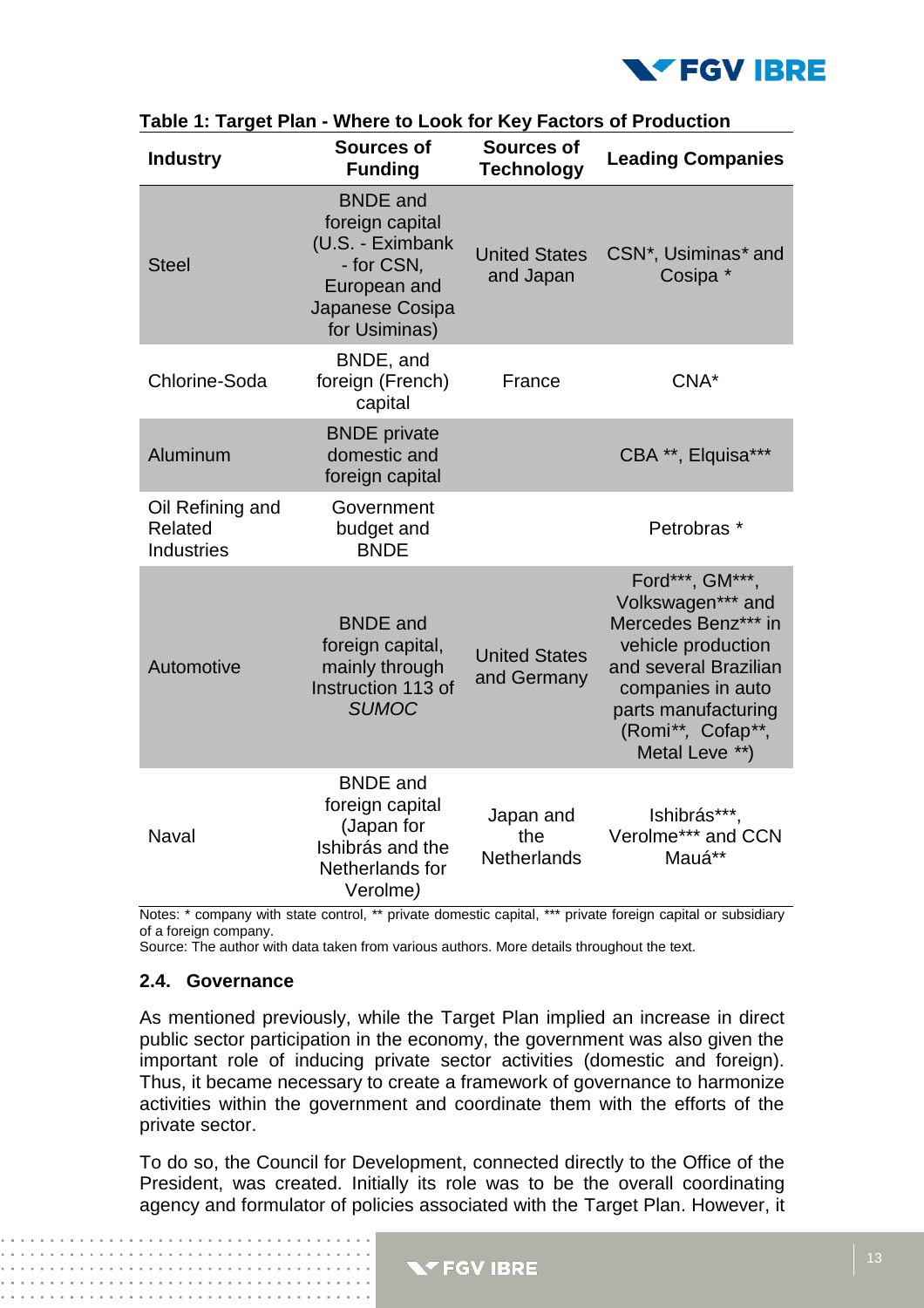

was not successful in do so, and limited itself to monitoring the implementation of actions and verifying their results.

While it did not function well as a coordinator of the Target Plan, the Development Council gave rise to several special administrative entities, one for each sector covered by industrial policy. These were collegial bodies that coordinated the efforts of the government agencies responsible for handling different policy instruments. Among these were the Executive Group of the Automotive Industry (GEIA), the Executive Group of Shipbuilding Industry (GEICON), Executive Group of Agricultural Machinery (GEIMAR) and Executive Group of Heavy Mechanical Industry (GEIMAPE).<sup>10</sup>

Given its composition, the proposals of the executive groups were not very difficult to meet, and it functioned as a coordinating body of the various agencies of government and acted to remove any bureaucratic obstacles to achieving the goals set for each sector [Lessa (1975)].

Another important coordinating body was the BNDE*.* As a practically mandatory checkpoint for government programs, it assumed, albeit informally, the function of a center for analysis of the Target Plan*.* The BNDE played an important role in the alignment and organization of programs and decisions taken in isolation at the sector level, a function that initially fell to the Development Council [Dias (1993)]. SUMOC had similar role, but limited to assuring the compatibility between the availability of foreign currency and the authorizations granted by *CACEX* to import at favorable exchange rates  $[Lessa (1975)]$ .

Finally, for the exclusive goals of the public sector, the biggest challenge was to overcome the administrative rigidity and the Brazilian budgetary process, which made the funding of projects that required large investments for long periods of time more difficult. The solution was to use state-owned enterprises and independent agencies, which enjoyed greater operational freedom, combined with funds from sources that were not subject to budget restrictions. In this case, since the funds were insufficient and it was necessary to complement them with outside funding, it fell to BNDE to act as the overall coordinator of the actions associated with the goals of the public sector as it did with the private sector.

#### **2.5. Human Capital and R&D: The Forgotten Elements of the Target Plan**

Despite the arrival of a reasonable contingent skilled foreign workers (Europeans, mostly) to Brazil, the supply of skilled labor was quite scarce at the start of the Target Plan [Thoumi & Teitel (1986)].

But in contrast with the South Korean experience, little attention was devoted to human capital formation. In 1951 the National Campaign for the Improvement of Higher Education was created*,* in order to ensure the supply of skilled personnel in sufficient quantity and quality to guarantee the

 $\overline{\phantom{a}}$ 

 $10$  While some groups have enjoyed much autonomy and extensive duration (GEIA and GEICON, for example), others existed only briefly.

 $11$  CACEX was the agency responsible for the licensing of exports and imports. Also worked in the financing of Brazilian foreign trade.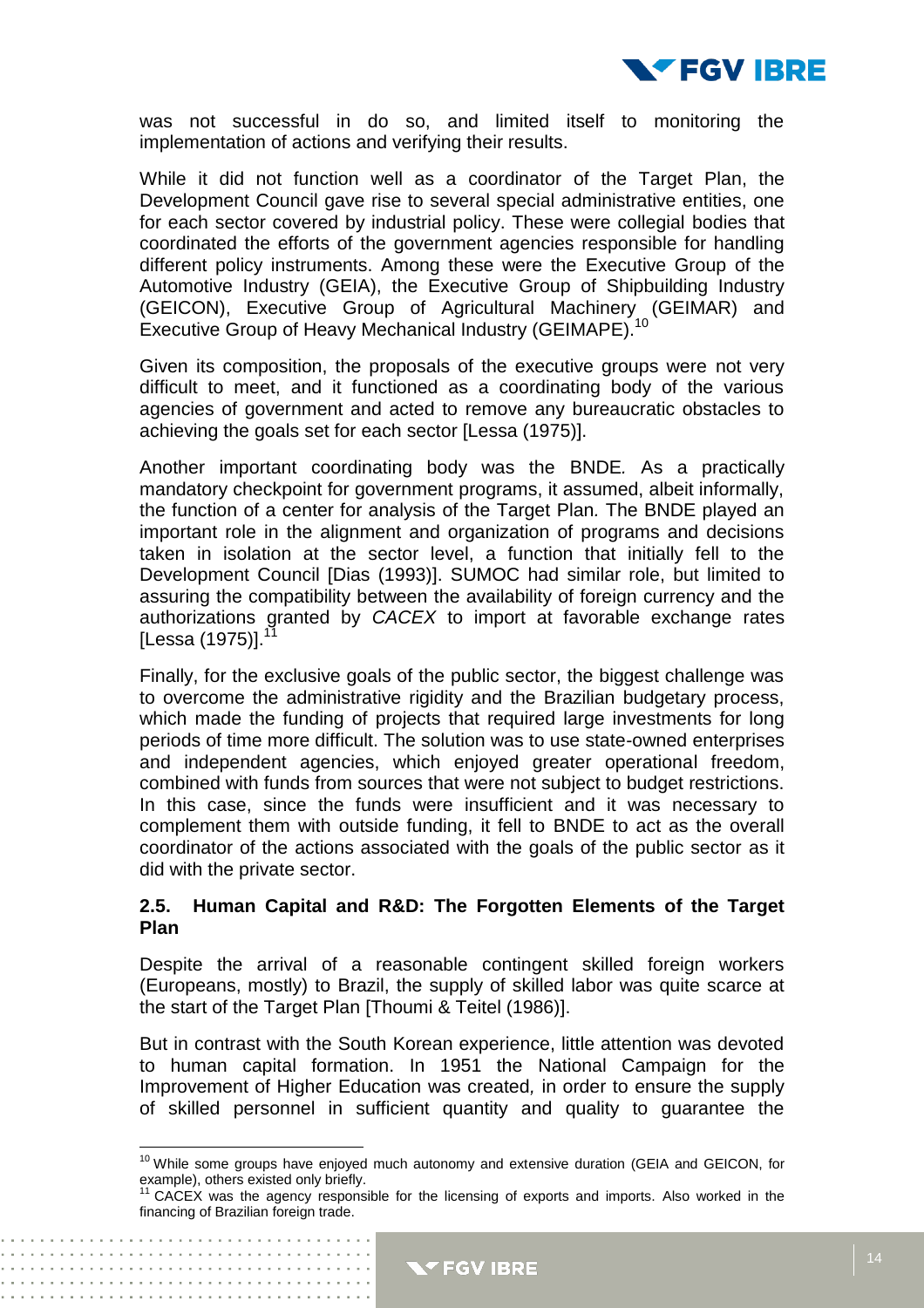

development of Brazil.<sup>12</sup> Although in the early years it encouraged the hiring of foreign teachers and granted scholarships for Brazilian students to study abroad, its activities were very discreet under the Target Plan*.*

Coincidentally, planned investments in education accounted for only 2.8% of the total Target Plan*,* and basically were used for vocational education programs and the establishment of the Federal University of Brasilia (UNB).<sup>13</sup> In later years investment in higher education and professional training increased, but nothing to compare with the South Korean effort to recruit and train engineers demanded by sectors subject of industrial policy and the promotion of professional training centers [Kim (2013)].

Moreover, during the Target Plan and in the following years, basic education was relegated to the background. This explains why the average levels of education of the population, which was already lower than most developing countries, stagnated throughout the 1970s (more details on this topic in section 5).

The same can be said with regard to research and development. In 1951 the National Research Council (CNPq) was created, which at the time centralized the coordination of national policy for science and technology.<sup>14</sup> But the BNDE only opened a specific financing line for innovation and technology, the Fund for Scientific and Technical Development (FUNTEC), in 1964 and not until 1965 was a government agency established specifically for the promotion innovation, the Research and Projects Financing Agency (FINEP). But even after these initiatives, the government's actions remained focused, with rare exceptions, on increasing production capacity, with little attention and less mobilization of funding for actions to promote innovation, research and development [Suzigan (1996)].

#### **2.6. Political Turbulence and a Temporary Change in Course**

The years that followed the government of Juscelino Kubitschek (1956-1961) were politically turbulent. The elected president, Jânio Quadros resigned seven months after taking office. Vice President João Goulart assumed the Presidency 1961, but was deposed by a military coup in 1964.

Economic disequilibrium was also exacerbated with accelerating inflation, deficits in the balance of payments and fiscal deterioration. Because of this, more emphasis was placed on policy reforms and macroeconomic adjustments. During the government of João Goulart (1961-1964) the Three-Year Plan was put into practice, which had little success in correcting the imbalances of the Brazilian economy. After the military coup, in the Castelo Branco government (1964-1967) the Government Economic Action Program (PAEG) was launched, which among other things, reduced government spending (but not investment), improved the tax collection system, restricted credit, depressed wages and fixed utility rates (which were lagged for inflation). The PAEG also made several reforms that modernized and

 $\overline{a}$ 

 $12$  It is currently called Coordination of Improvement of Higher Education Personnel (Capes).

<sup>&</sup>lt;sup>13</sup> The creation of UNB was a necessity derived from the construction of the new capital, and not a strategy to meet the demand for human capital in the sectors that were targeted in the Target Plan.

<sup>&</sup>lt;sup>14</sup> Not until 1971 did it assume its current name: National Council for Scientific and Technological Development.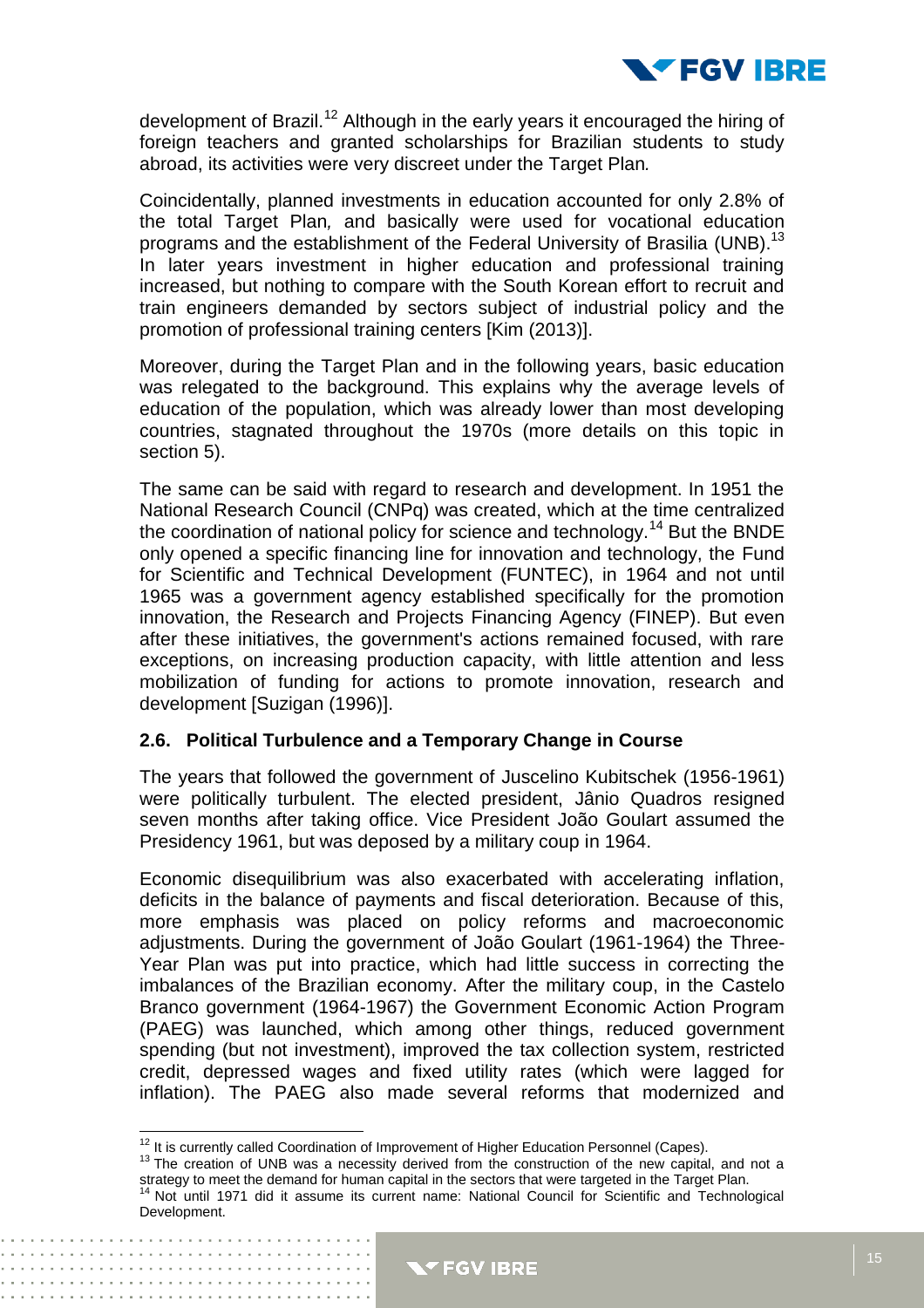

strengthened domestic credit [Baer (1996)]. It was not a genuinely orthodox stabilization plan, but an attempt to keep the Brazilian economy growing without letting inflation accelerate as well. Industrial policy, similar to that of the Target Plan, was relegated to less important status.

In the following years protection for the domestic market was also reduced, amore lenient test of similarity was applied, exchange rates were unified (and depreciated) and nominal tariffs on imports were reduced. In addition, the tax bias against exports was gradually removed, replaced by a growing number of incentives for this activity, such as tax exemptions, subsidized credit to exporters and duty drawbacks [Balassa (1979), Cardoso (1980)]. In fact, export subsidies were concentrated in manufacturing industries and some minerals, and were attempts to offset the high cost of intermediate inputs (protection had decreased, but still remained high).

#### **3. The NDP II**: **Deepening the Import Substitution Model**

After a few years of relative stagnation, the Brazilian economy once again began to experience high growth rates, a result of the accumulation of excess of production capacity and reforms of previous years. This is the period known as the Brazilian Miracle (1967-1973), when the economy grew at rates of over 10% per year for six consecutive years.

Gradually, industrial policy agenda regained importance. In 1972, the government of Emilio Garrastazu Medici (1969-1974), put into practice the I National Development Plan – NDP I, with three-year horizon (1972-1974). It was the first experience with the new HCI drive. As a response to the first oil shock, in the government of Ernesto Geisel (1974-1979), industrial policy finally returned to a prominent place in the menu of economic policies with the II National Development Plan – NDP II (1975-1979).

Compared to Target Plan, the NDP II expanded policy of import substitution. Other sectors producing intermediate inputs were included as targets of industrial policy (petrochemicals, for example), along with advanced technology industries (telecommunications, aircraft, armaments, nuclear and computer processing). Import substitution policies were also extended to imports of capital goods, which in the Target Plan were primarily for vehicles and transport equipment.

The protection system was expanded and deepened. The tools of tariff protection were being abandoned (despite maintaining high rates) in favor of using increasingly intense bureaucratic and discretionary mechanisms of nontariff protection: examination of similarity indices, minimum domestic content requirements, preference margins for domestic firms in procurement of capital goods, and others. In other words, the opening that occurred after the Target Plan reversed course and the Brazilian economy became closed to imports. For capital goods, in addition to the tools noted above, the policy of import substitution also drew upon measures such as accelerated depreciation allowances for equipment and national tax exemptions on the purchase of domestically manufactured equipment [Carneiro (1990)].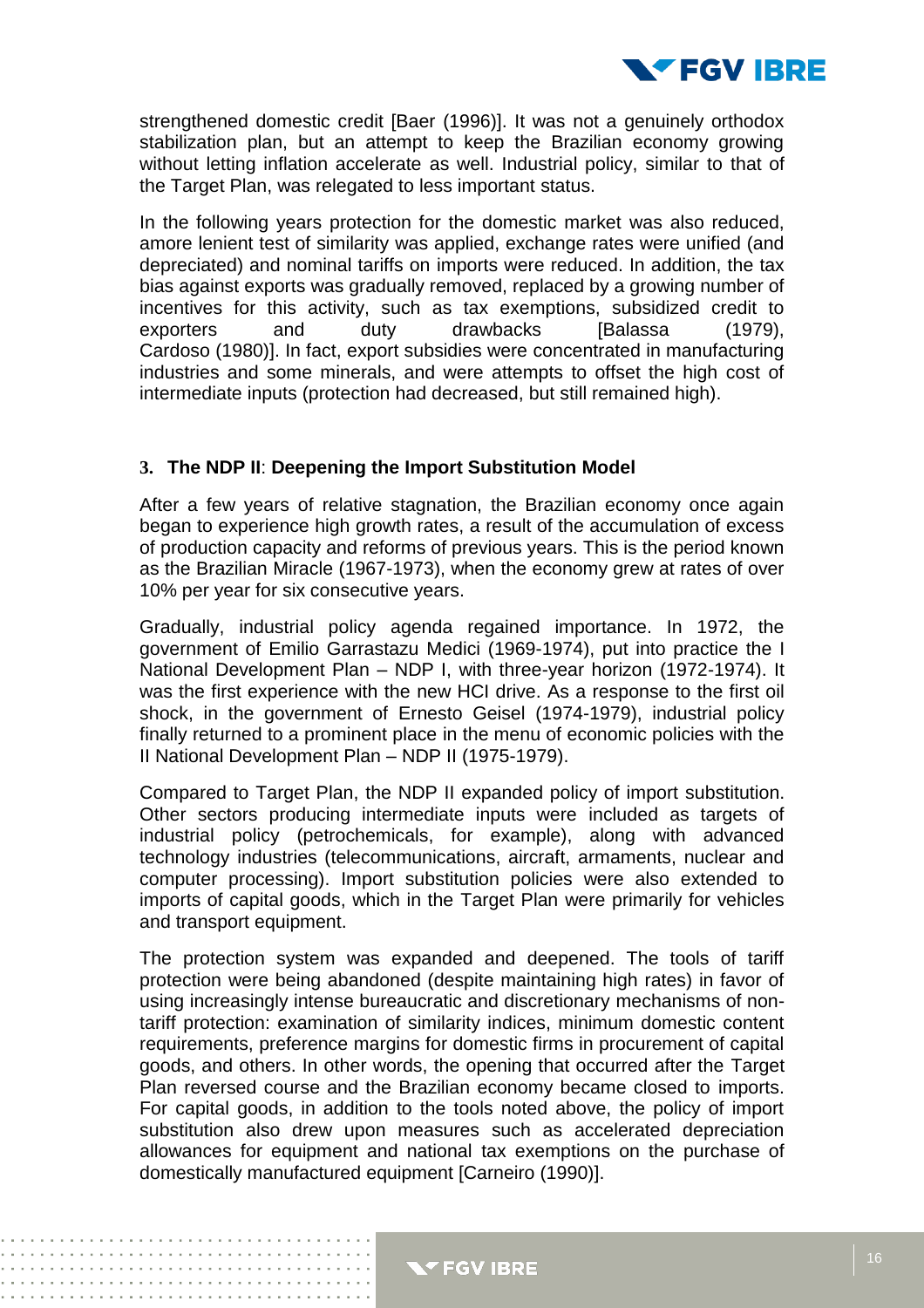

Targeting mechanisms were focused on subsidized credit for investment in priority sectors (BNDE) and the promotion and export financing (CACEX). Added to this there was a policy of mini-devaluations of the domestic currency.

With respect to infrastructure investment, state-owned enterprises continued to play a major role. In addition to energy and transportation (the focus of the Target Plan)*,* investments in communications, storage, urbanization and sanitation were also targeted by the government. Also the importance of state enterprises in sectors producing intermediate inputs increased. The private sector continued to dominate the production of capital goods.

In education, emphasis was placed on the expansion of higher education (but with little investment in elementary or primary education). At the same time a national system of scientific and technological development was established. However, when compared with the emphasis on production capacity, again little attention was paid to innovation.

With the crises of the late 1970s and early 1980s, protectionism was again intensified and export subsidies were scaled up to enable improvements in the trade balance. Among the protectionist policies of that era, special mention should be made of the Computer Law, enacted in 1984, which created a protected market for domestic manufacturers of computers and other electronic products.

With the worsening of inflation and macroeconomic imbalances, public investments in education and infrastructure were reduced, but the autarchies in the Brazilian economic environment were maintained.

Since the 1990s, there has been a marked shift towards a more open economy, a reduction in the role of government as an entrepreneur through privatization and the control of inflation with the implementation of the Real Plan in 1994. But although several elements of industrial policy remained from previous years, its importance diminished considerably [Guimarães (1996)].

#### **4. Evaluation of the HCl Drive**

 $\label{eq:reduced} \begin{split} \mathbf{1}_{\mathcal{A}}\cdot\mathbf{1}_{\mathcal{A}}\cdot\mathbf{1}_{\mathcal{A}}\cdot\mathbf{1}_{\mathcal{A}}\cdot\mathbf{1}_{\mathcal{A}}\cdot\mathbf{1}_{\mathcal{A}}\cdot\mathbf{1}_{\mathcal{A}}\cdot\mathbf{1}_{\mathcal{A}}\cdot\mathbf{1}_{\mathcal{A}}\cdot\mathbf{1}_{\mathcal{A}}\cdot\mathbf{1}_{\mathcal{A}}\cdot\mathbf{1}_{\mathcal{A}}\cdot\mathbf{1}_{\mathcal{A}}\cdot\mathbf{1}_{\mathcal{A}}\cdot\mathbf{1}_{\mathcal{A$ 

#### **A. Overview**

Overall, the share of manufacturing industry in Brazilian GDP increased, with some ups and downs, until the beginning of the 1970s (see Chart 1). However, the NDP II, and the spread of import substitution policy that followed, was not able to sustain this growth. Instead, after the first oil shock a declining trend and be perceived that extends to the present day.<sup>15</sup>

However, structural change is not an end in itself (or at least should not be), but is a tool to achieve economic development. The per capita income of

 $\overline{a}$ <sup>15</sup> In fact, depending on how the share of GDP is computed (constant or current prices), the share of manufacturing industry in the Brazilian GDP has different behavior. We chose to use data from Timmer & De Vries (2009), calculated at constant prices and GDP converted to US dollars (PPP), as a comparison with South Korea With current price data in domestic currency, participation continues to increase until the mid-eighties of last century, when it finally starts to decrease.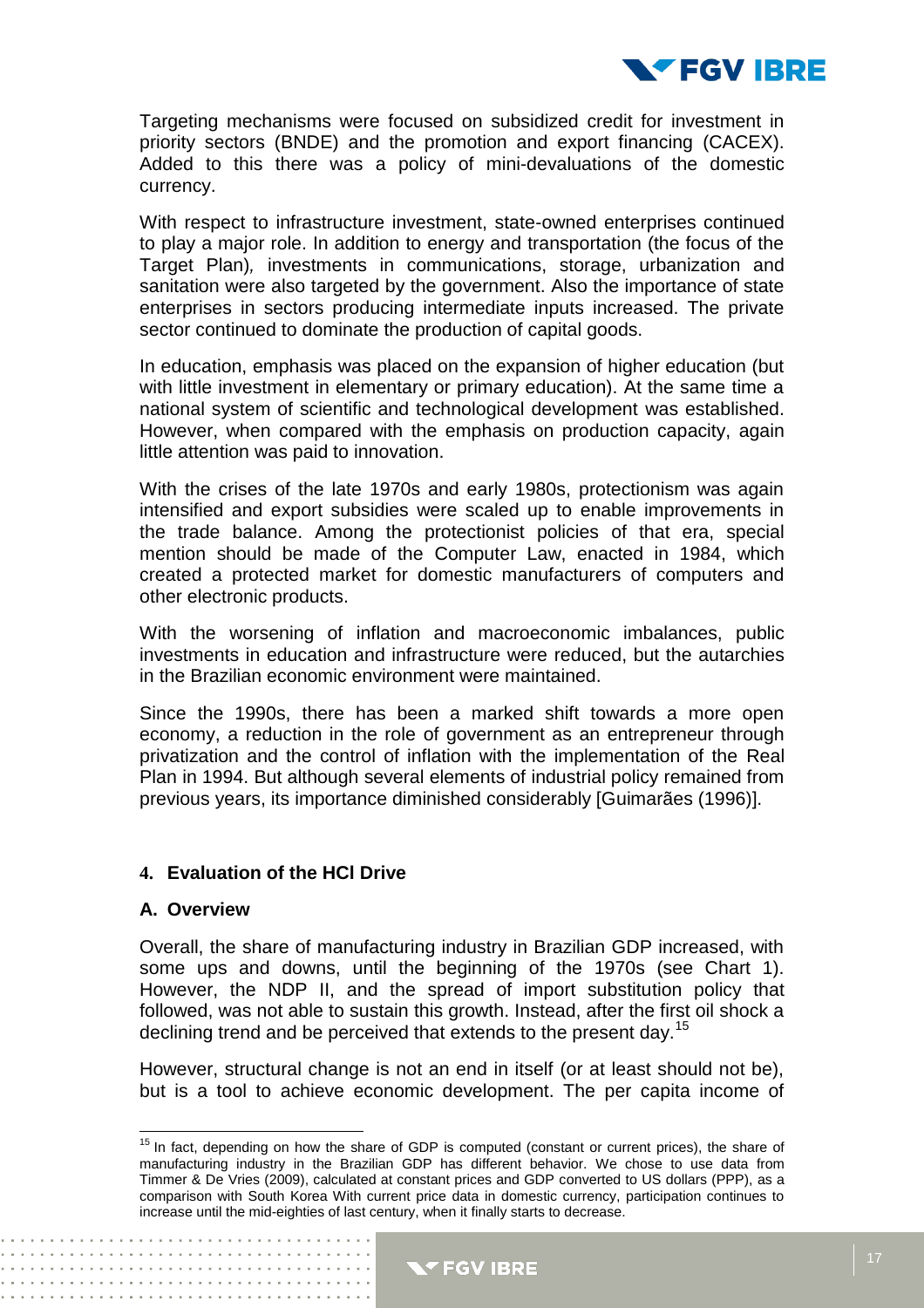

Brazil as a percentage of US per capita income increased until the end of the 1980s, and then began a cycle of decline that continued until the beginning of the XXI century (see Chart 1).

In both cases, the comparison with South Korea makes the difference in performance between the two countries quite clear.



**Chart 1: Share of Manufacturing Industry in GDP and GDP Per Capita**

Source: Timmer & De Vries (2009) for share of manufacturing in GDP and Heston *et al* (2011) for GDP *per capita* (in PPP).

#### **B. Value Added, Employment and Production**

 $\overline{\phantom{a}}$ 

The HCI drive resulted in accelerated growth of the manufacturing industry, at a rate greater than that of the economy taken as a whole. This trend continued until the mid 1970s (see Table 2), and is consistent with their increased share of GDP in the same period (see Chart 1).

Table 3 shows in more detail the evolution within the manufacturing industry from 1950 to 1985.<sup>16</sup> Note that the heavy and chemical industries increased in importance in terms of value added and employment. In 1950, before the Target Plan*,* these industries accounted for only 24.7% of value added and 25.8% of industrial employment. By 1960, these percentages reached 47.4% and 39.0% respectively, and continued to increase until 1985, the last year for which data are available.

After this year, there was a change in methodology that makes comparison difficult. In any event, in 1985 the process of structural transformation of the industry had already cooled.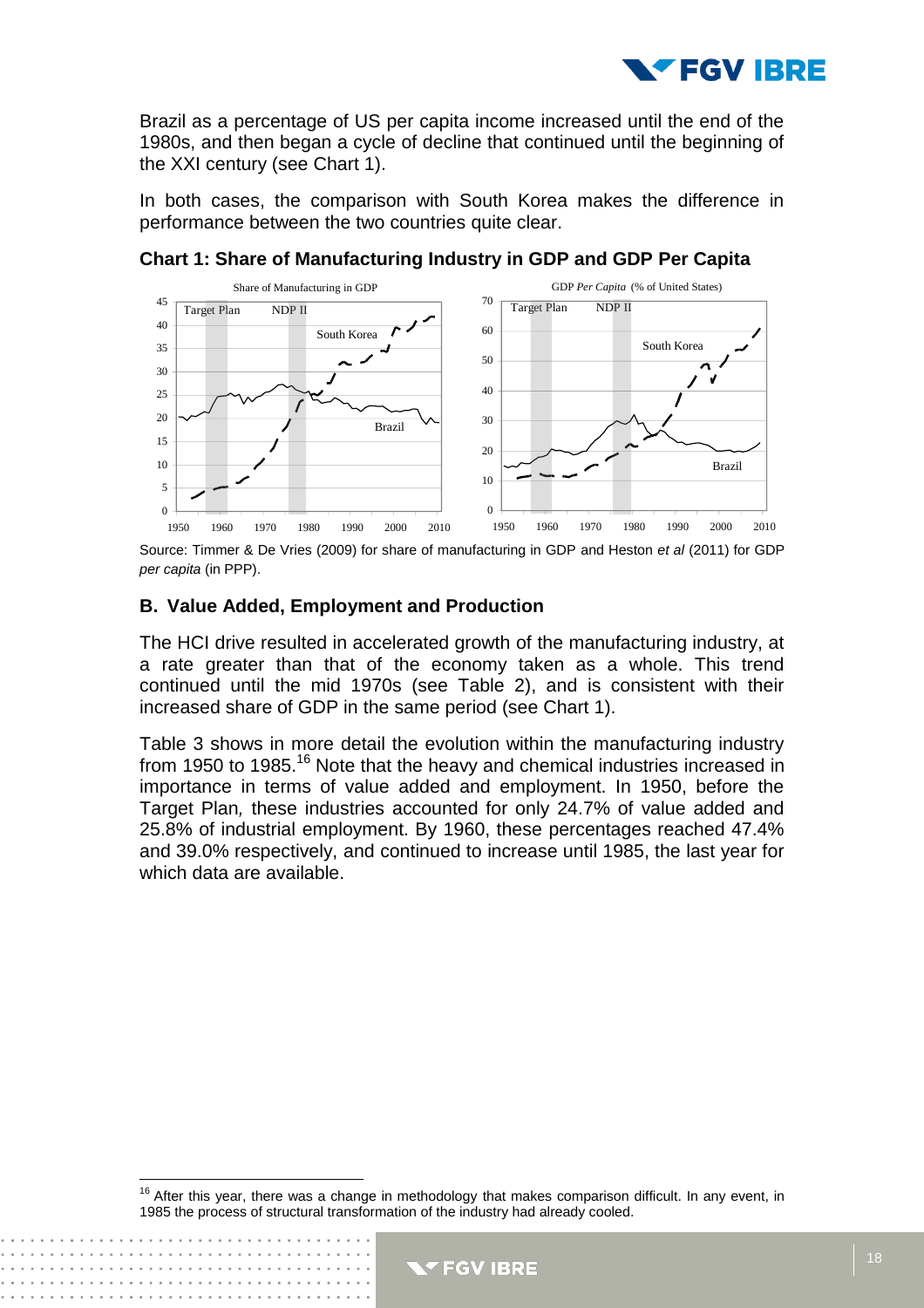

|               | <b>GDP</b> | rabie 2. Annual Growth Nate of GDF and Manufacturing muustry<br><b>Manufacturing Industry</b> |
|---------------|------------|-----------------------------------------------------------------------------------------------|
| 1950-<br>1954 | 6.3%       | 8.4%                                                                                          |
| 1955-<br>1959 | 8.0%       | 10.3%                                                                                         |
| 1960-<br>1964 | 5.7%       | 6.8%                                                                                          |
| 1965-<br>1969 | 6.5%       | 6.7%                                                                                          |
| 1970-<br>1974 | 11.1%      | 12.4%                                                                                         |
| 1975-<br>1979 | 6.4%       | 6.2%                                                                                          |
| 1980-<br>1984 | 1.5%       | $-0.5%$                                                                                       |
| 1985-<br>1989 | 4.4%       | 3.9%                                                                                          |
| 1990-<br>1994 | 1.2%       | 0.5%                                                                                          |
| 1995-<br>1999 | 2.0%       | 0.1%                                                                                          |
| 2000-<br>2004 | 3.0%       | 3.8%                                                                                          |
| 2005-<br>2009 | 3.6%       | 0.3%                                                                                          |

#### **Table 2: Annual Growth Rate of GDP and Manufacturing Industry**

Source: IBGE*.*



and a straight and

 $\sim 100$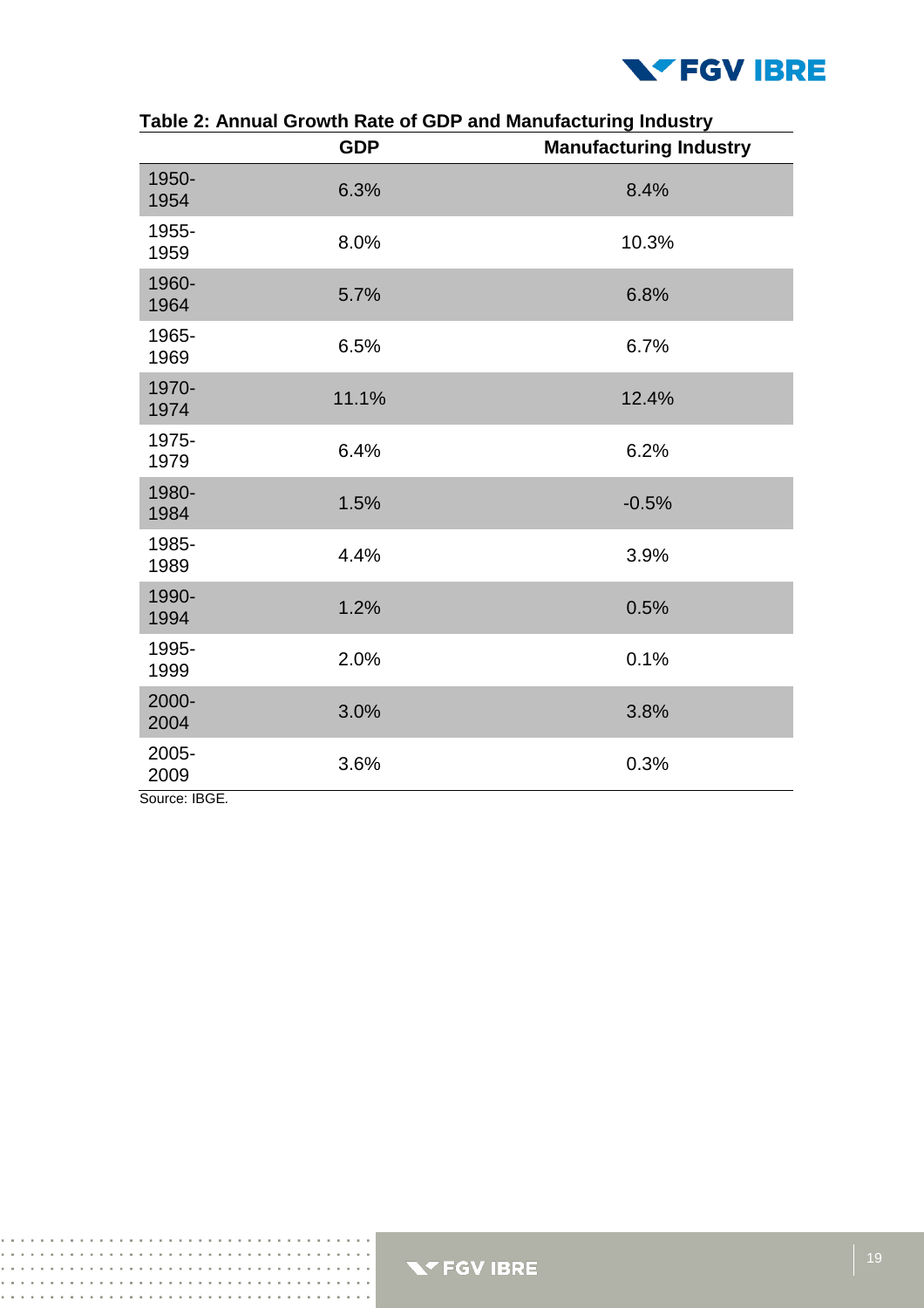

|                    | <b>HCI</b> | <b>Light Industries</b> |
|--------------------|------------|-------------------------|
| <b>Value Added</b> |            |                         |
| 1950               | 24.7%      | 75.3%                   |
| 1960               | 47.4%      | 52.6%                   |
| 1970               | 52.9%      | 47.1%                   |
| 1975               | 57.5%      | 42.5%                   |
| 1980               | 59.7%      | 40.3%                   |
| 1985               | 61.8%      | 38.2%                   |
|                    |            |                         |
| <b>Employment</b>  |            |                         |
| 1950               | 25.8%      | 74.2%                   |
| 1960               | 39.0%      | 61.0%                   |
| 1970               | 43.1%      | 56.9%                   |
| 1975               | 46.5%      | 53.5%                   |
| 1980               | 46.8%      | 53.2%                   |
| 1985               | 47.4%      | 52.6%                   |

Source: IBGE*.*

#### **C. Structure of Exports and Trade**

Note that not until the end of the 1960s, or more than ten years after the start of the Target Plan, did Brazilian exports begin to increase (see Chart 2). As noted above, this is a result of removing the bias against exports and policies of subsidies for this activity that were practiced at the time.

Unfortunately specifically with regard to the insertion of heavy and chemical industries in exports, it was not possible to construct a series dating from 1950 that reflects this change. The most that could be done is to separate industries into basic (agriculture and mining), semi-manufacturing (some light industries) and manufacturing industries (HCI, but also including some light industries). That is, the manufacturing segment includes the heavy and chemical industries but also some light industries. This clearly shows the effect of the HCI drive to increase the share of manufactures in exports, as well as a reduction of the share of basic commodities. This trend continued until 1985. More recently, basic industries have again increased their export share, due to the increase in international demand for soybeans and iron ore, products in which Brazil is a major global producer (see Chart 2).

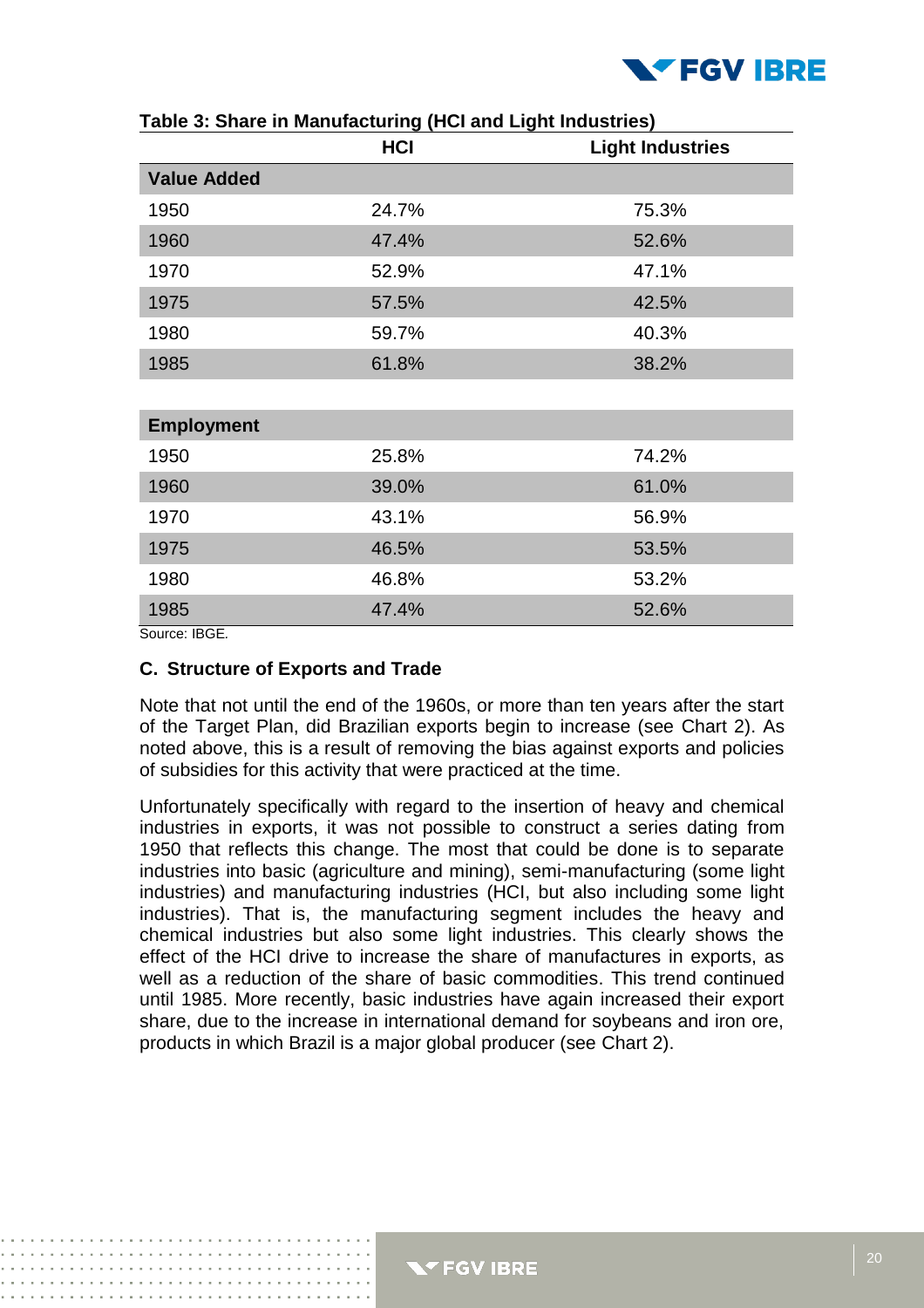



#### **Chart 2: Exports from Brazil**

Within manufacturing, it is possible to identify the behavior of the most important products (see Table 4). This confirms the increased importance of the sectors affected by industrial policy in the Target Plan and the NDP II*.* It also confirms that exports did not show an increase until the late 1960s.

The increase in exports, however, does not mean that the Brazilian HCI drive was focused outward. Rather, it is a process of autarchic industrialization, geared to the domestic market. This is illustrated by the fact that the degree of openness (the ratio of imports plus exports to GDP) declined in the years after Target Plan and has changed little since the NDP II (see Table 5). Only recently has the degree of openness of the Brazilian economy increased, although it is still very low. This observation reflects the fact that even after the HCI drive, the profile of the Brazilian economy has changed little.



Source: Secex*.*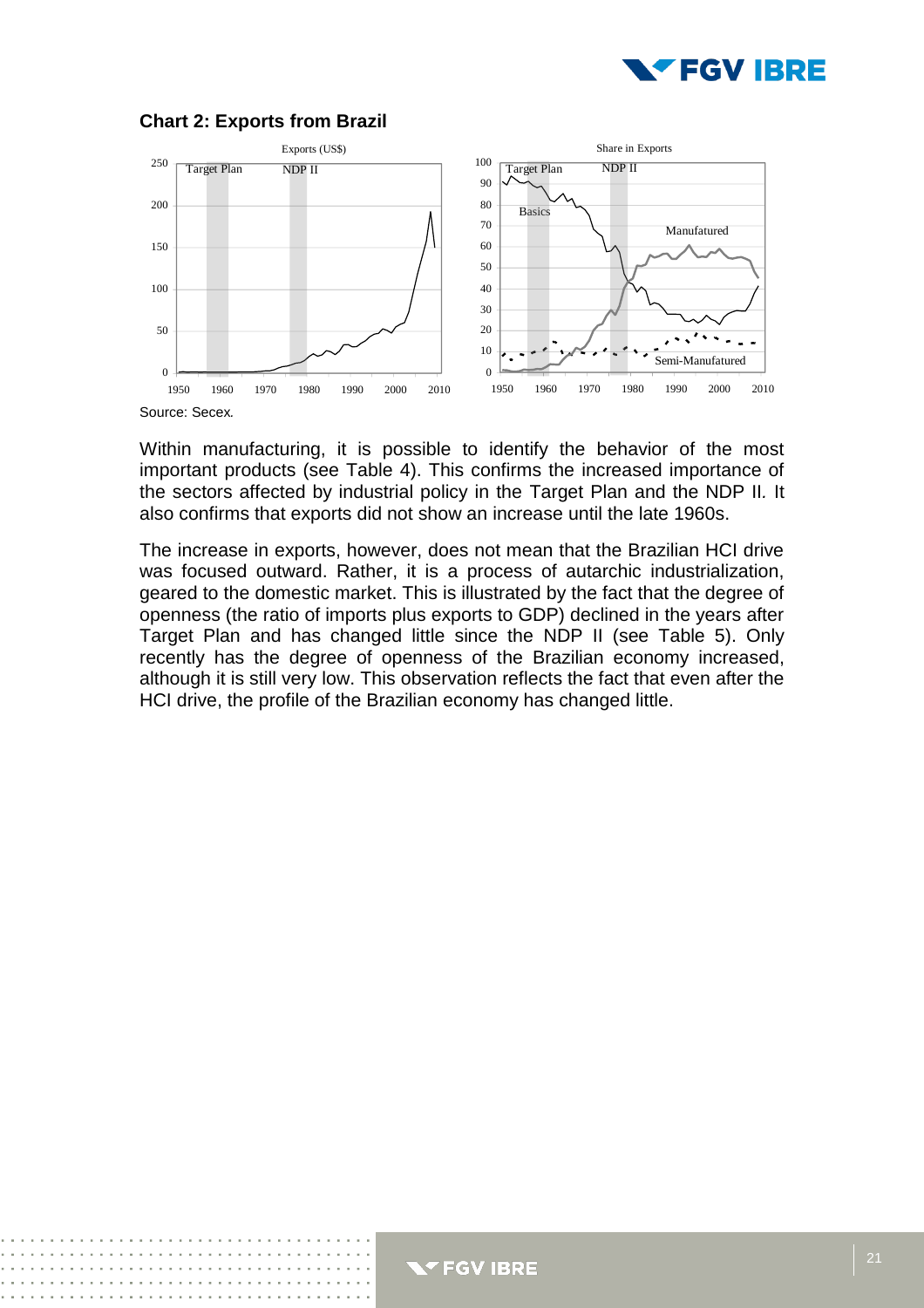

|               | <b>Metallurgy</b> | <b>Chemicals</b> | <b>Pulp</b><br>and<br>Paper | <b>Transport</b><br><b>Materials</b> | <b>Machinery</b><br>and<br><b>Equipment</b> | <b>Total</b> |
|---------------|-------------------|------------------|-----------------------------|--------------------------------------|---------------------------------------------|--------------|
| 1950-<br>1954 | 0.1%              | 0.3%             | 0.0%                        | 0.0%                                 | 0.0%                                        | 0.4%         |
| 1955-<br>1959 | 0.0%              | 0.3%             | 0.0%                        | 0.1%                                 | 0.2%                                        | 0.7%         |
| 1960-<br>1964 | 0.2%              | 0.4%             | 0.0%                        | 0.7%                                 | 0.6%                                        | 2.0%         |
| 1965-<br>1969 | 5.1%              | 1.3%             | 0.2%                        | 0.4%                                 | 1.8%                                        | 8.8%         |
| 1970-<br>1974 | 3.9%              | 1.8%             | 0.8%                        | 1.5%                                 | 3.8%                                        | 11.8%        |
| 1975-<br>1979 | 4.1%              | 2.1%             | 1.1%                        | 5.1%                                 | 7.4%                                        | 19.7%        |
| 1980-<br>1984 | 10.8%             | 4.6%             | 2.6%                        | 7.3%                                 | 8.1%                                        | 33.4%        |
| 1985-<br>1989 | 14.3%             | 6.1%             | 3.2%                        | 8.4%                                 | 9.8%                                        | 41.8%        |
| 1990-<br>1994 | 17.0%             | 6.5%             | 4.1%                        | 8.3%                                 | 11.5%                                       | 47.4%        |
| 1995-<br>1999 | 12.5%             | 7.2%             | 4.5%                        | 9.9%                                 | 11.9%                                       | 46.0%        |
| 2000-<br>2004 | 10.4%             | 6.6%             | 3.8%                        | 13.1%                                | 12.4%                                       | 46.2%        |
| 2005-<br>2009 | 9.9%              | 6.6%             | 3.0%                        | 12.8%                                | 10.0%                                       | 42.2%        |

| Table 4: Share of Selected Products in Brazilian Exports |
|----------------------------------------------------------|
|----------------------------------------------------------|

Source: Secex*.*

 $\mathbf{r}$  ,  $\mathbf{r}$  ,  $\mathbf{r}$  ,  $\mathbf{r}$  ,  $\mathbf{r}$  ,  $\mathbf{r}$  ,  $\mathbf{r}$  ,  $\mathbf{r}$ 

 $\sim$   $\sim$  $\sim 10$  $\bar{1}$ 

and the company's company's com-::::::::::::::::::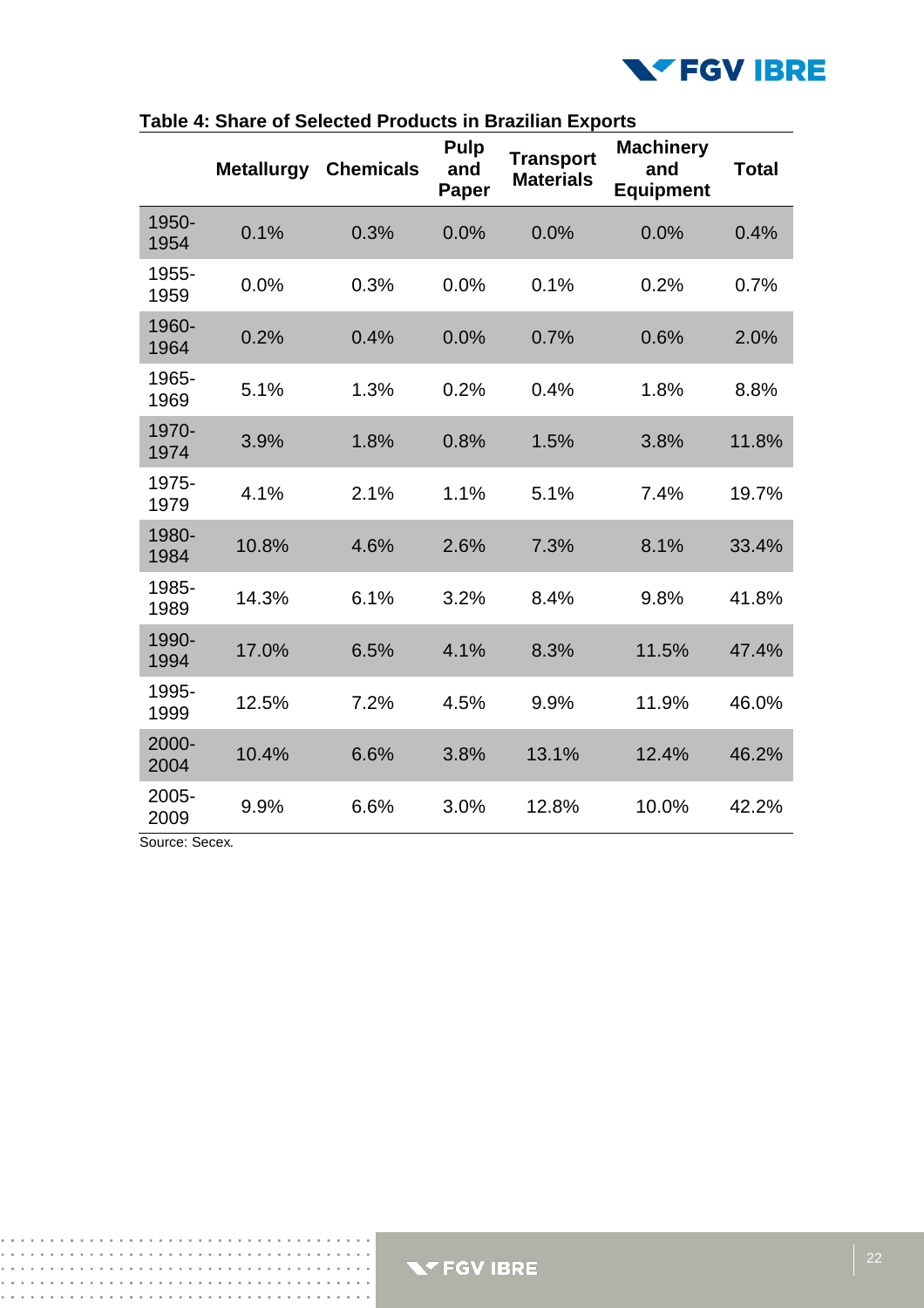

|               |                           | $\alpha$ and $\alpha$ . Drazil – I alterns of fraud and Degree of Openhess |                              |                                |
|---------------|---------------------------|----------------------------------------------------------------------------|------------------------------|--------------------------------|
|               | <b>Exports (%</b><br>GDP) | Imports (%<br>GDP)                                                         | Degree of<br><b>Openness</b> | Share in<br><b>World Trade</b> |
| 1950-<br>1954 | 10.3%                     | 9.0%                                                                       | 19.3%                        | 2.1%                           |
| 1955-<br>1959 | 9.6%                      | 8.1%                                                                       | 17.6%                        | 1.4%                           |
| 1960-<br>1964 | 6.8%                      | 6.4%                                                                       | 13.2%                        | 1.0%                           |
| 1965-<br>1969 | 6.0%                      | 4.8%                                                                       | 10.8%                        | 0.9%                           |
| 1970-<br>1974 | 6.7%                      | 7.7%                                                                       | 14.4%                        | 1.0%                           |
| 1975-<br>1979 | 6.6%                      | 7.8%                                                                       | 14.5%                        | 1.0%                           |
| 1980-<br>1984 | 10.1%                     | 8.2%                                                                       | 18.3%                        | 1.2%                           |
| 1985-<br>1989 | 9.9%                      | 5.2%                                                                       | 15.1%                        | 1.2%                           |
| 1990-<br>1994 | 8.1%                      | 5.4%                                                                       | 13.5%                        | 1.0%                           |
| 1995-<br>1999 | 6.4%                      | 7.0%                                                                       | 13.4%                        | 0.9%                           |
| 2000-<br>2004 | 11.8%                     | 9.3%                                                                       | 21.0%                        | 1.0%                           |
| 2005-<br>2009 | 11.8%                     | 8.8%                                                                       | 20.6%                        | 1.2%                           |

**Table 5: Brazil – Patterns of Trade and Degree of Openness**

Source: Secex*.*

#### **D. Collateral Effects**

The development of heavy and chemical industries led to a number of side effects. The first was an acceleration of inflation, especially after the Brazilian Miracle*,* reaching levels of more than 1000% per year in the late 1980s and early 1990s. There were also problems with recurring external bottlenecks due to the need to import of machinery and equipment.

This also called attention to increasing regional disparities. The development strategy concentrated investments in the South and Southeast, relegating other regions, especially the Northeast, to the sidelines. Although some regional policies were adopted (such as creation of regional development agencies), they had little impact in mitigating regional imbalances.

Finally, the HCI drive did little to change the unequal distribution of income in Brazil, which was reinforced by the neglect of primary school education (more details in the next section).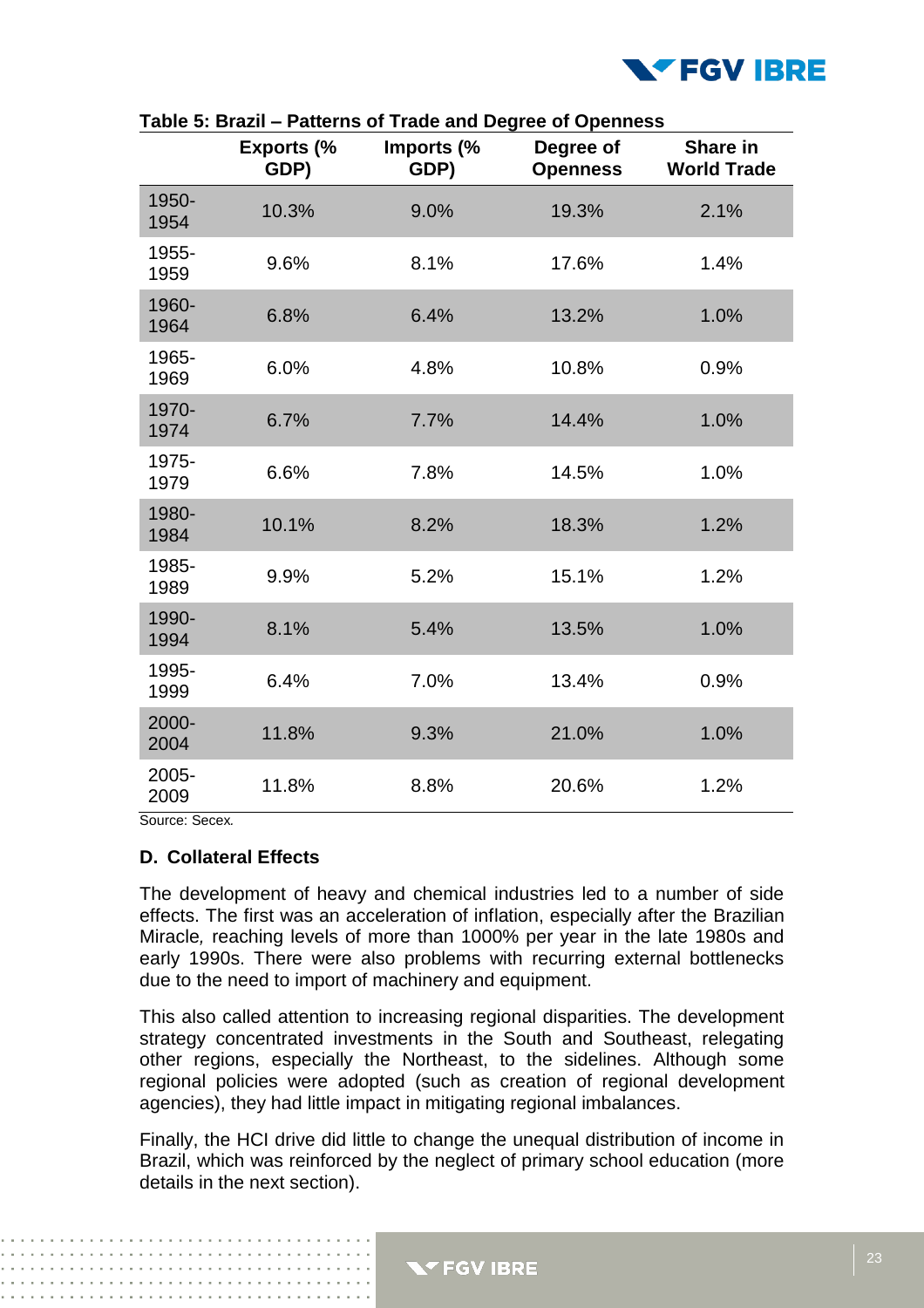

#### **5. What Went Wrong?**

#### **A. Classification of Public Policy**

For purposes of organization of ideas, public policy will be classified according to two dimensions, as to type – provision of public goods or market intervention – and transversality – vertical (limited to few sectors) and horizontal (for broader sectoral range) (see Figure 1). Examples of horizontal policies in the provision of public goods include quality basic education, ensuring property rights and a reduction in business bureaucracy. Creating engineering schools, for example, involves the provision of public goods, but is vertical in nature – it meets the needs of certain sectors (electronics, for example) but not others (agriculture). Here the distinction between sectors and activities is helpful. Activities are actions that potentially cut across various sectors and activities that are not normally carried out at the company level (innovation, for example). <sup>17</sup> In turn, in the lower right quadrant are included policies that distort relative prices of specific sectors (trade protection and subsidies for certain sectors, for example). Finally, there are market interventions that are designed to affect certain activities (subsidies for research and development, subsidies for job training, subsidies for investment in capital, for example) and not specific sectors (lower left quadrant).



#### **Figure 1: Classifications of Public Policy**

Source: Adapted from Pagés (2010).

That said, industrial policy is defined as actions to change the production structure of the economy in order to increase production and improve the technological capacity in certain sectors. In other words, industrial policy is defined to be selective; it is associated with vertical policies, but may also include horizontal measures of market intervention (the gray areas in Figure 1). Moreover, within what is defined as industrial policy, some authors make a distinction between mild or neutral industrial policy (upper right quadrant, associated with the provision of public goods, and the lower left quadrant, related to changes in relative prices of activities, in particular research and development) and heavy industry policy (right lower quadrant, associated with

 $\overline{\phantom{a}}$  $17$  Obviously, it is not always clear distinction between industry and activity, or between what is political horizontal and vertical. However, these distinctions are useful to organize the discussion.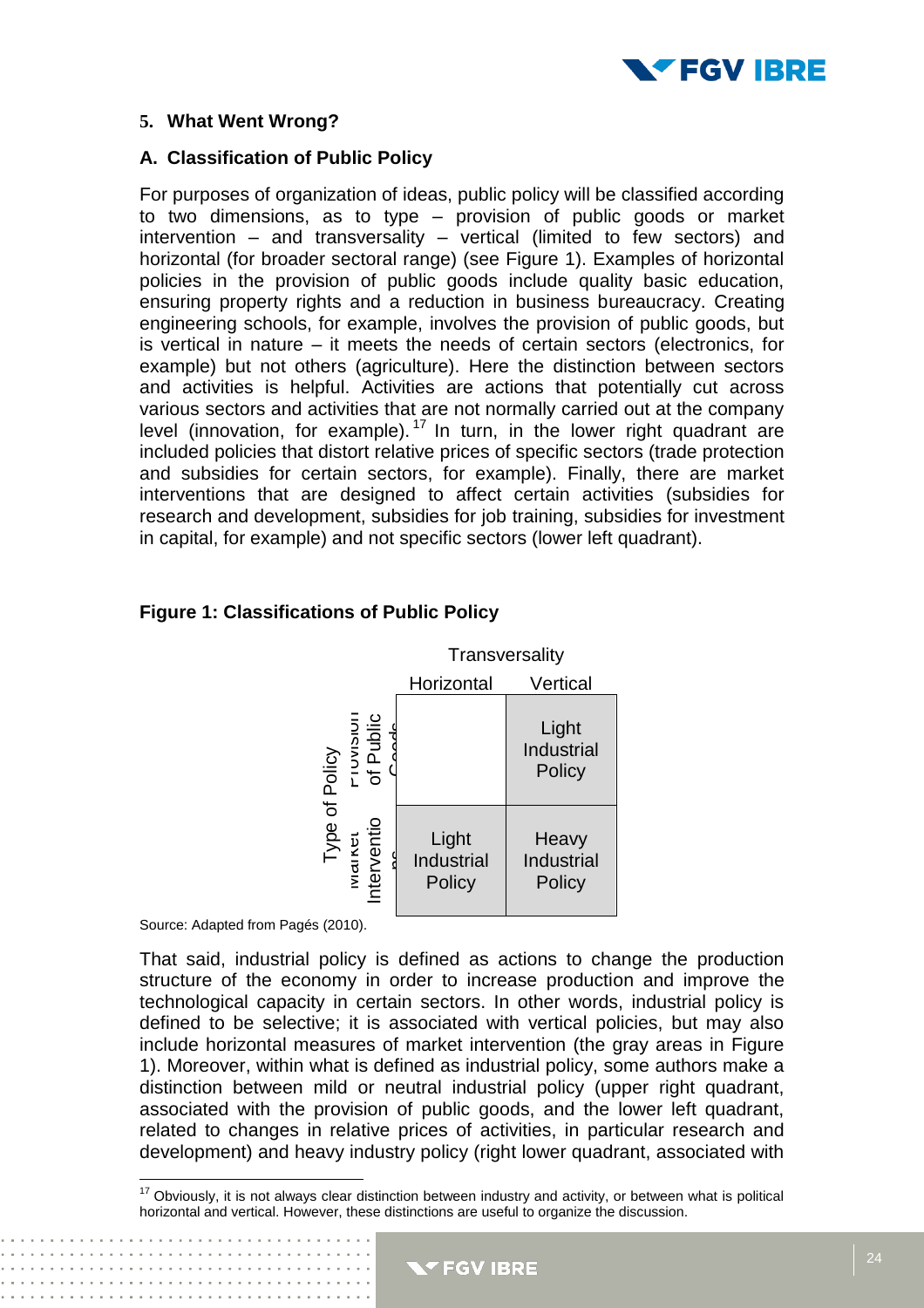

interventions that distort relative prices of sectors) [Harrison & Rodriguez-Clare (2010)].

#### **B. Poorly Designed Heavy Industry Policy**

Comparing the experiences of industrial policy in Brazil and South Korea, it is clear that, in broad terms, both countries have made a number of policies that are similar in essence. In this case, the question is: given the similarities, what explains the difference in performance between countries? In this regard, although the same tools of industrial policy were used, some key differences with respect to the implementation of these policies can be identified.

First, there are marked differences with respect to the incentives for productivity increases. In South Korea, companies and sectors that were targets of industrial policy were exposed to mechanisms that combined both incentives and punishments. Some kind of target was always set, usually associated with exports, which if not achieved entailed a penalty or withdrawal of benefits. Moreover, the government gave credible signals that protection would be reduced over a given period of time. Both mechanisms lead to significant gains in productivity that were needed to be successful in meeting export targets and to prepare itself against the withdrawal of protection in the domestic market [Lee (1997)].

In Brazil, by contrast, the domestic market remained isolated from international competition for a long period of time and no indications that lower levels of protection might be forthcoming were issued by the authorities. Thus, although it managed to diversify its economy, Brazil failed to achieve international competitiveness in most of the sectors covered by industrial policy. Again, this is a predictable result in economic theory: excessively protected sectors tend to develop using outdated or obsolete technologies, and are therefore unable to achieve a competitive position in the international market.

Another notable difference relates to how imports of intermediate inputs and absorption of technologies from other countries were treated. Again, in the example of South Korea, the focus of industrial policy continued to be on achieving international competitiveness in selected sectors. If by making changes in the domestic economy with regard to the directions of the inputs could make it possible to achieve this goal so much the better. If not, there no barriers to the import of inputs were imposed. On the contrary often the importation of certain inputs received incentives.

This approach is in direct contrast with the Brazilian experience. Early in the process of import substitution, imports of capital goods and intermediate inputs were eased. However, industrial policy has been gradually moving towards an increasingly closed but growing economy, with a growing disincentive to import intermediate inputs in favor of domestically produced goods, with the latter highly protected.

The negative effect of this kind of policy becomes more important in the light of evidence that importing inputs, especially of capital goods, is an important channel through which firms in developing countries acquire and absorb technology. The importance of this aspect in the development of East Asian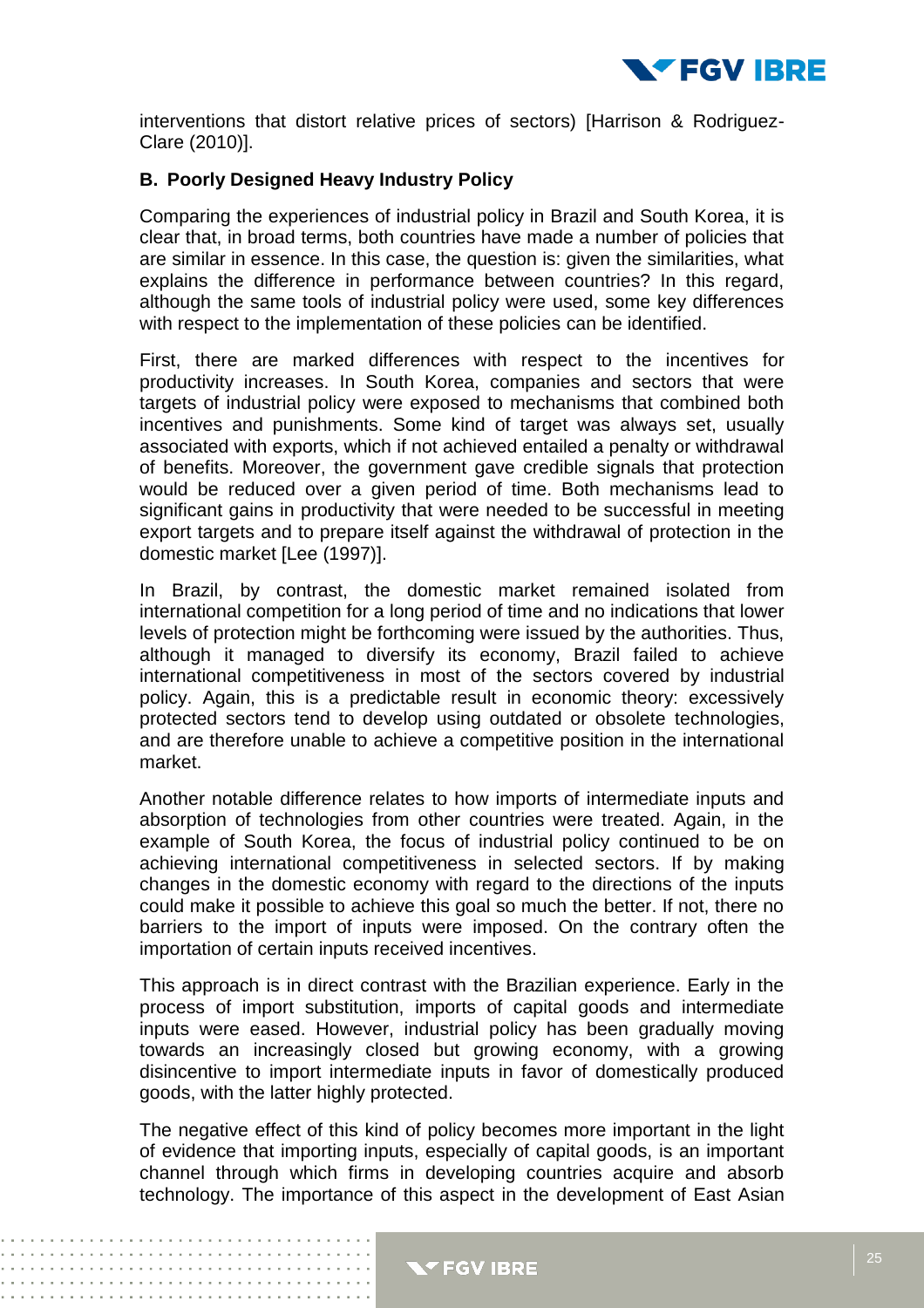

countries has been emphasized by several authors [Pack (2001)], in particular for the South Korean case [Rodrik (1995)].

Indeed, from the end of the 1970s, Brazil's industrial policy has been characterized by a number of barriers to adoption of new technologies, unlike the East Asian countries which created mechanisms to facilitate this activity. The Computer Law is one of the best examples in this regard. Evidence indicates that it implied a price and/or performance lag of at least three years in computers produced (and used) in Brazil in relation to international standard, and generated welfare losses on the order of 20% of domestic spending on this kind of equipment [Luzio & Greenstein (1995)].

Thus, excessive and indefinite protection, besides to hampering the process of absorption of technology, also reduced the incentives for investment in research and development and innovation. Again, as regards the provision of incentives for innovation, Brazilian domestic industry should have gradually been exposed to international competition [Miyagiwa & Ohno (1999)]. Empirical evidence confirms this view, indicating that one of the main drivers of investment in innovation is the competitive pressure exerted by competitors, be they domestic or foreign [Aghion and Griffith (2005)].

#### **C. Little Attention Was Paid to Light Industrial Policy**

Another aspect that illustrates the differences in the experiences of industrial policy in Brazil and South Korea are the differences in emphasis on light industrial policies. Even when heavy industrial policies were dominant, South Korea devoted special attention to enabling companies to innovate and provide human capital formation. In Brazil these elements of industrial policy, with few exceptions, were neglected.

To illustrate this point, it may prove helpful to contrast the experiences of Brazil and South Korea with respect to the development and promotion of the shipbuilding industry. Although the role of heavy industrial policy was important in South Korea, the government also encouraged investment in R&D through the use of grants, tax incentives and direct investment, as with the creation of the Korean Institute of Technology*.* Initially the focus was on the assimilation of leading edge technology, mainly through joint venture agreements between foreign and South Korean shipyards, in which there was a tacit requirement for technology transfer. Gradually South Korean companies became able to develop their own technologies, evolving into the most highly developed shipbuilding industry innovation cluster in the world [Bain & Company *et alli* (2009)].

In the Brazilian case, policies to develop the sector were based in large plans for the shipbuilding industry with ambitious targets for the nationalization index for parts and components. Imports were authorized on a case by case basis and often favored vendors that lacked the appropriate scale and experience, paying higher prices than in the international market as a result. Bureaucratic delays in the approval of imports of inputs led to delays in construction schedules, further increasing the cost of production of ships.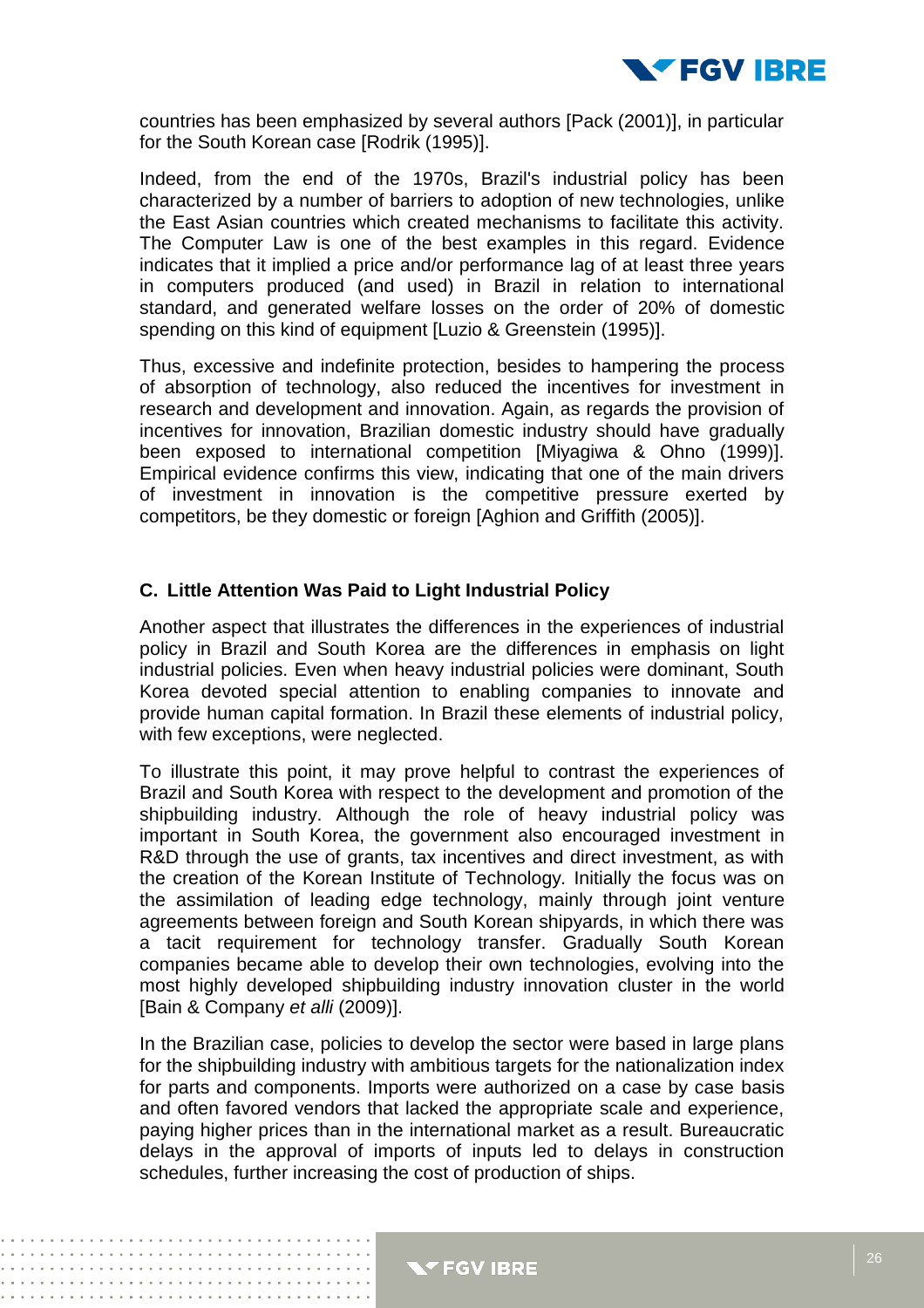

The technological dimension was completely overlooked and programs or goals for the systematic technological development or increases in productivity were never established. The total lack of exposure to international market competition further added to the disincentives for investment in research and development and increases in production efficiency by domestic shipyards. The result is that, after having been the second largest shipbuilding industry in the world, Brazil's naval construction industry virtually disappeared during the 1980s, when the resources to fund protectionist policies waned.

It is also useful to mention briefly two cases of successful Brazilian HCI drive in terms of international competitiveness. Not coincidentally they were exceptions to the general neglect of human capital formation and innovation capacity building. The first example is the Brazilian aircraft manufacturer Embraer*,* founded in 1969, whose development received technical support from the Aerospace Technical Center (CTA).<sup>18</sup> The CTA is an institution founded in the 1950s, as the result of collaboration with the Massachusetts Institute of Technology (MIT)*.* They were responsible for the education and training of the labor force and the development of the technology and expertise for the domestic production of aircrafts [Forjaz (2005)].

The other example is *Petrobras,* which in 1963 established the Cenpes*,* its R&D and basic engineering center. It was through Cenpes that the company was able to assimilate the technology needed to make offshore oil production viable in Brazil, and later become a major global player in the development of technology for ultra-deep water drilling [Dantas & Bell (2009)].

#### **D. Beyond Industrial Policy**

Besides differences in industrial policy, it is possible to point to other differences in policy between the two countries? The answer would appear to be yes. South Korea launched industrial policies, but also other policies that had a positive effect on growth, particularly horizontal policies. It lies beyond the scope of this paper to address this issue in detail. But by way of illustration, it is worth commenting briefly on some of the differences between the experiences of Brazil and South Korea.

The difference in emphasis with respect to investment in human capital is important. In 1950, the average educational level of South Koreans was already well above that of Brazilians and continued to grow significantly (see Chart 3). Brazil, in turn, in addition to starting from a lower level of education, had relatively small growth rates (remaining almost stagnant during the 1970s).<sup>19</sup> Accordingly, there is evidence that approximately two thirds of the difference in per capita income between Brazil and South Korea today is due to Brazil's lower educational levels [Canêdo-Pinheiro *et alli* (2007)].

 $\overline{\phantom{a}}$ 

 $18$  Today it is called the Aerospace Technical Center.

<sup>&</sup>lt;sup>19</sup> And the issue of the quality of education is not even mentioned, in which Brazil is at a level well below that of South Korea, given the poor ratings on Brazilian international proficiency tests. In 2009, the latest edition of the PISA exam, Brazil ranked 53rd in reading, 57th in math and 53rd in science, out of a total of 65 countries. By comparison, South Korea came in 2nd place in reading, 4th and 6th in mathematics in science.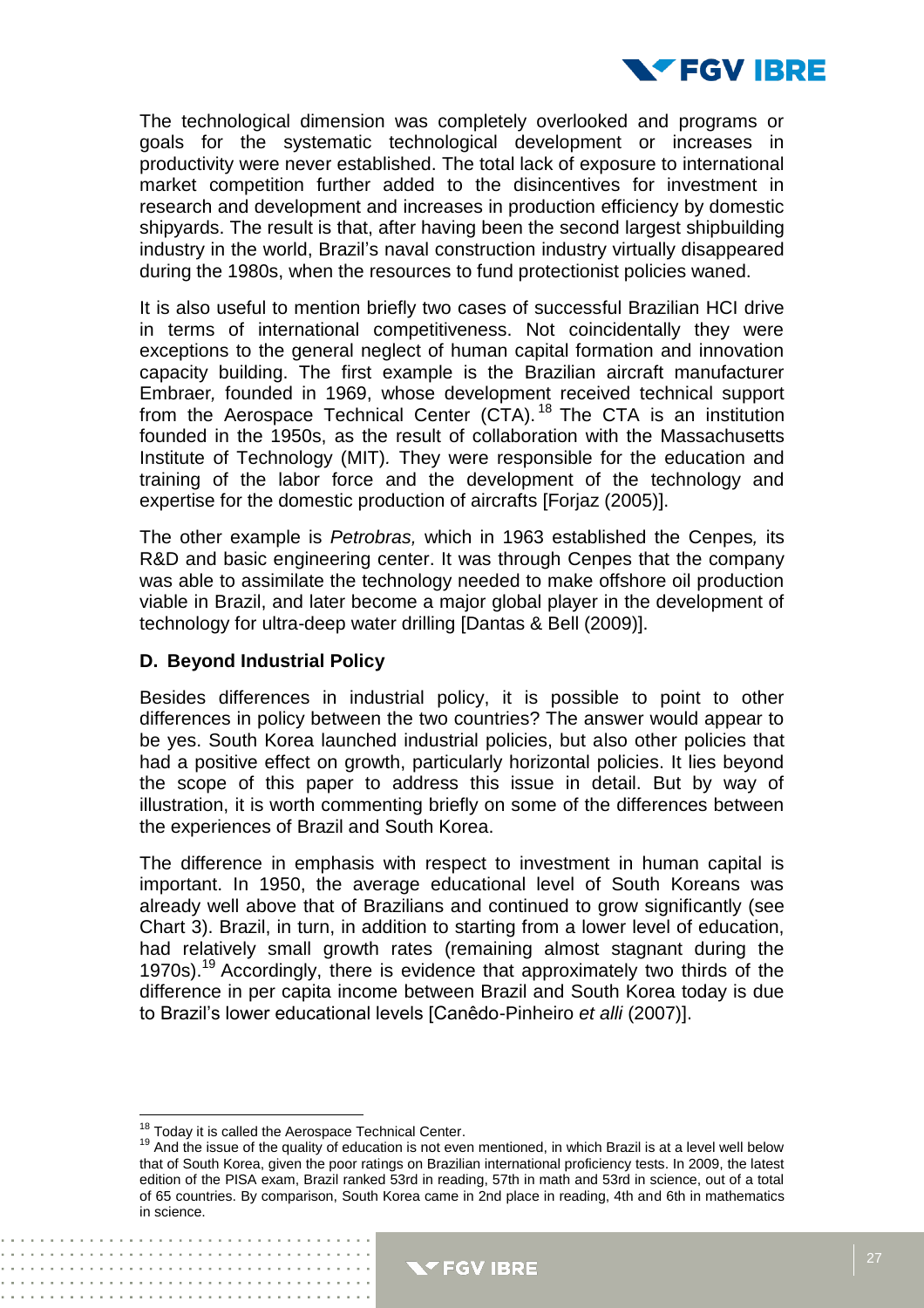



#### **Chart 3: Education and Domestic Savings**

Source: Barro and Lee (2010) for education and World Bank (2011) for domestic savings.

It should be noted that the positive effects of industrial policy are greater when the stock of human capital is higher. For example, there is evidence that the externalities associated with foreign direct investment and import of inputs – for example, the ability to assimilate technology – are only manifest when human capital has reached sufficiently high levels [Pack (2001)].

Also notable is the difference between the two countries with regard to investment in infrastructure. While Brazil invested heavily in infrastructure in the early years of the HCI drive, the government, mainly responsible for these investments, lost its ability to do so after the NDP II*.* By way of illustration, the Brazilian infrastructure deficit explains about 35% of the difference in the growth rate in comparison with South Korea in the 1980s and 1990s [Calderón & Servén (2004*b*)]. Additionally, there is evidence that if Brazil had the stock of infrastructure that South Korea has, income inequality would be approximately 15% lower [Calderón & Servén (2004*a*)].

Another difference relates to the macroeconomic environment. The South Korean HCI drive generated some macroeconomic imbalances. However, they were nothing comparable to the Brazilian experience with hyperinflation or the lack of austerity in the conduct of fiscal policy in Brazil.

Finally, another important factor that helps countries to change their levels of income, to catching up the developed countries, is the creation of incentives for capital accumulation. While South Korea has made a considerable effort to increase saving, in Brazil the levels of domestic savings have remained at a level similar to countries such as the United States, which is already in the dynamic of long-term balanced growth, over the past forty years (see Chart 3).

#### **6. Some Final Thoughts**

Brazil and South Korea have both had experiences with industrial policy. In fact, most countries have experienced some type of industrial policy. Some managed to grow steadily and today are developed countries, such as South Korea, but most of them were not able to achieve the desired results, such as Brazil.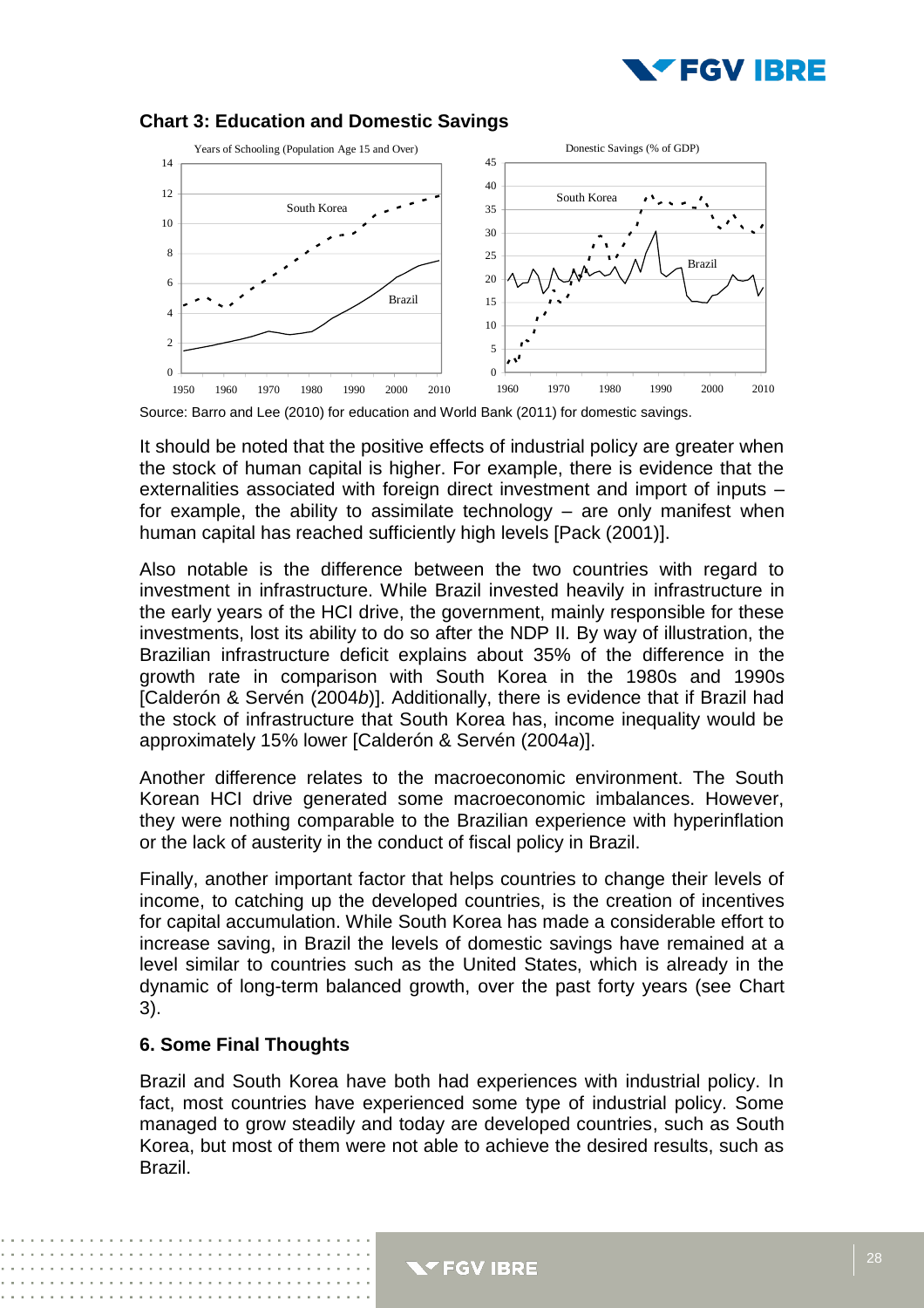

The difference between success and failure lies in how they created incentives for companies and sectors covered by industrial policy. Excessive indefinite protection, the lack of sunset clauses, barriers to imports of inputs and the adoption of new technologies – typical of the Brazilian experience – seem to be a recipe for failure. South Korea, by avoiding these mistakes, managed to change the structure of its economy and grow steadily.

In addition, certain horizontal policies are necessary conditions in order to attain higher levels of income. In fact, it is not known if country can succeed without, for example, satisfactory provisions for infrastructure, significant investments in human capital and an appropriate macroeconomic environment.

In summary, the success of South Korea seems to be a combination of horizontal policies (investments in education, infrastructure and innovation), light industrial policies (investment in the training of engineers) and well designed heavy industrial policies (protection and directed credit to certain sectors, but with the gradual reduction of support and increased exposure to international competition).

Accordingly, after a brief period in which industrial policy was relegated to the background, it has gradually regained importance among public policies in Brazil. In the XXI century, successive industrial policy plans have been announced – The Industrial, Technological and Foreign Trade Policy (PITCE) in 2003, the Productive Development Policy (PDP) in 2008 and Brazil Master Plan (PBM) in 2011.

Progress has been made in encouraging innovation, but the emphasis on heavy industrial policies has grown. The role of the BNDES is being increased. The importance of local content requirement policies and use the purchasing power of the government to stimulate the domestic industry has grown. The same can be said about the creation of the so called national champions (through mergers encouraged by the BNDES or by state pension funds) and policies to provide exemptions for some sectors have been created [Canêdo-Pinheiro (2011)]. Broadly speaking, it follows the same guidelines as the Target Plan and NDP II policies for autarchic growth. We have learned from the results of those policies. We must also learn from the mistakes.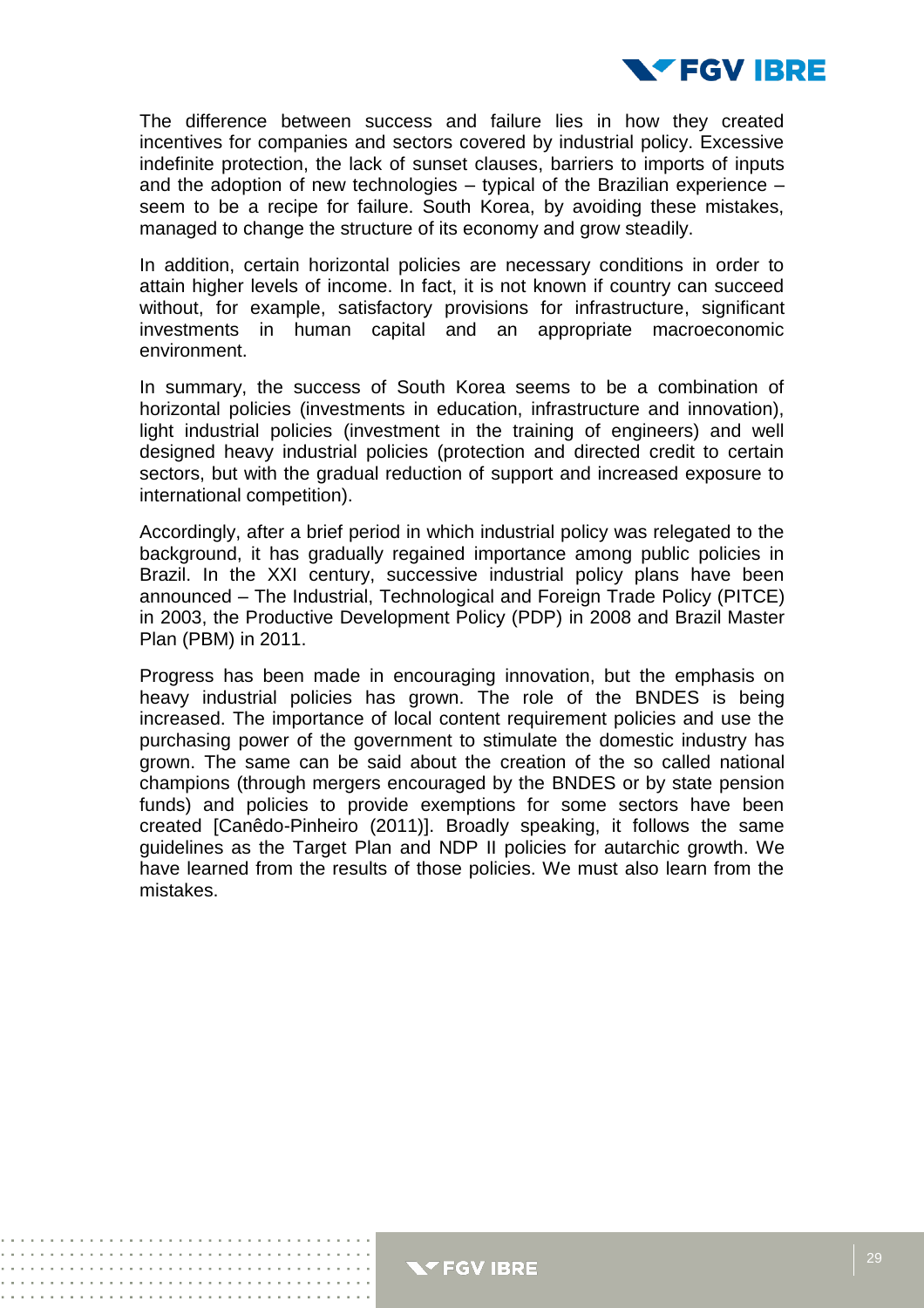

#### **References**

- Aghion, P., Griffith, R. *Competition and Growth. Reconciling Theory and Evidence*. Cambridge, London: MIT Press, 2005.
- Baer, W. *A Economia Brasileira*. São Paulo: Nobel, 1996.
- Bain & Company, Tozzini Freire Advogados. *Estudos de Alternativas Regulatórias, Institucionais e Financeiras para a Exploração e Produção de Petróleo e Gás e para o Desenvolvimento Industrial da Cadeia Produtiva de Petróleo e Gás no Brasil*. São Paulo: Bain & Company, Tozzini Freire Advogados, 2009.
- Balassa, B. Incentives policies in Brazil. *World Development*, v. 7, p. 1023- 1042, 1979.
- Barro, R., Lee, J.-W. A New Data Set of Educational Attainment in the World, 1950-2010. *NBER Working Paper*, n. 15902, 2010.
- Calderón, C., Servén, L. The Effects of Infrastructure Development on Growth and Income Distribution. *World Bank Policy Research Working Paper*, n. 3400, 2004*a*.
- Calderón, C., Servén, L. Trends in Infrastructure in Latin America, 1980-2001. *World Bank Policy Research Working Paper*, n. 3401, 2004*b*.
- Canêdo-Pinheiro, M., Ferreira, P. C, Pessôa, S., Schymura, L. G. Por que o Brasil não Precisa de Política Industrial, *Ensaios Econômicos da EPGE*, n. 644, 2007.
- Canêdo-Pinheiro, M. Política Industrial Recente e Competitividade no Brasil. In: Bonelli, R. (org.). *A Agenda de Competitividade do Brasil*. Rio de Janeiro: FGV, p. 113-141, 2011.
- Caputo, A. C., Melo, H. P. A Industrialização Brasileira nos Anos de 1950: Uma Análise da Instrução 113 da SUMOC. *Estudos Econômicos*, v. 39, p. 512-538, 2009.
- Cardoso, E. A. Incentivos às exportações de manufaturas: série histórica. *Revista Brasileira de Economia*, v. 34, p. 241-250, 1980.
- Carneiro, D. D. Crise e Esperança: 1974-1980. In: Abreu, M. P. (org.). *A Ordem do Progresso*. Rio de Janeiro: Campus, p. 295-322, 1990.
- Colistete, R. P. Revisiting Import-Substituting Industrialisation in Post-War Brazil. *MPRA Paper*, n. 24665, 2010.
- Dantas, E., Bell, M. Latecomer firms and the emergence and development of knowledge networks: the case of Petrobras in Brazil. *Research Policy*, v. 38, p. 829-844, 2009.
- Dias, J. L. M. *O BNDES e o Plano de Metas 1956/61*. Rio de Janeiro: CPDOC, 1996.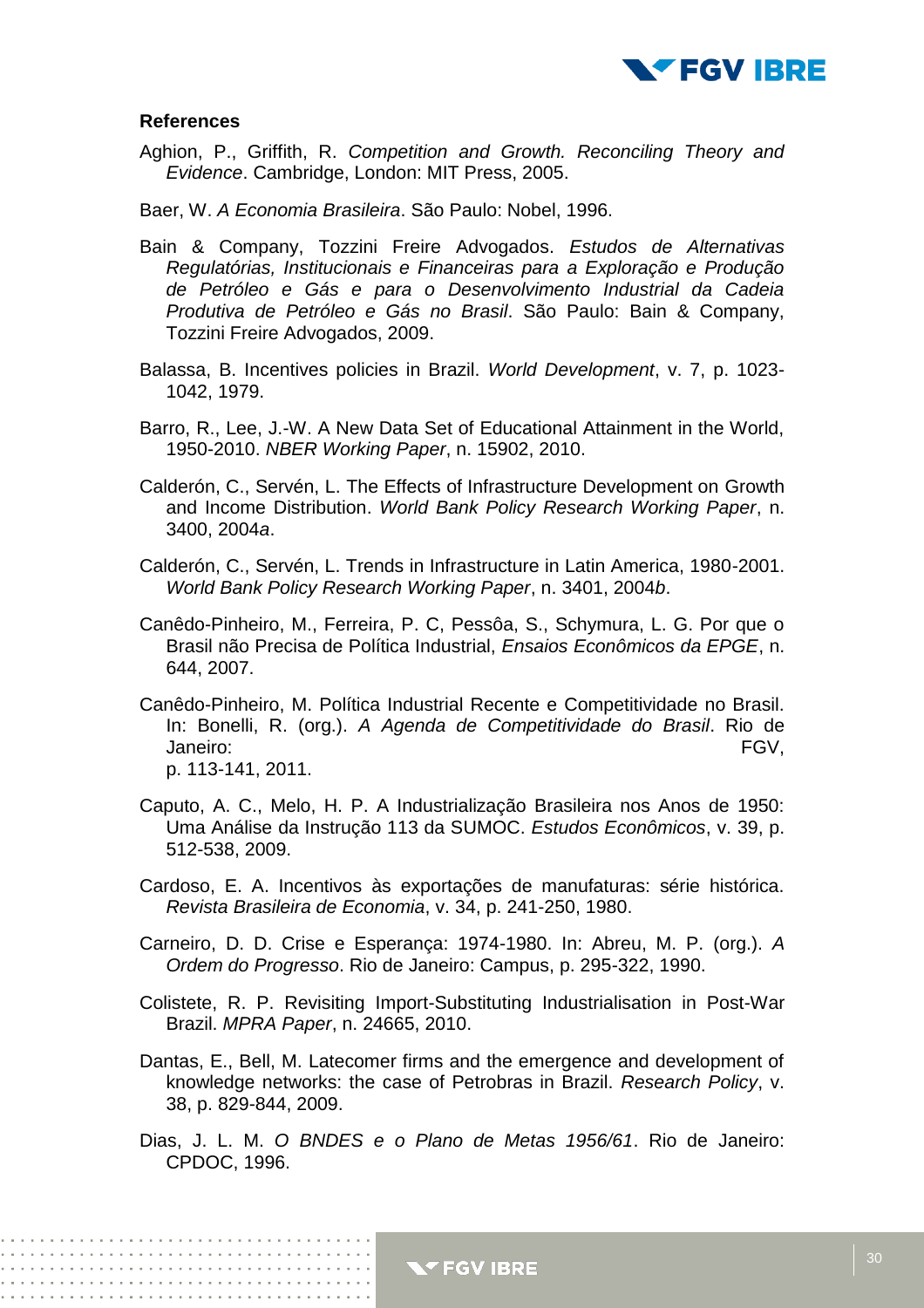

- Forjaz, M. C. S. As Origens da Embraer. *Tempo Social*, v. 17, p.281-298, 2005.
- Geipot (1999). *Política Governamental e Competitividade da Indústria Brasileira de Construção Naval: Evolução, Estrutura e Diagnóstico*. Brasília: Geipot, 1999.
- Guimarães, E. A. A Experiência Recente da Política Industrial no Brasil: Uma Avaliação. *Texto para Discussão – IPEA*, n. 409, 1996.
- Harrison, A., Rodríguez-Clare, A. Trade, foreign investment, and industrial policy for developing countries. In: Rodrik, D., Rosenzweig, M. (ed.). *Handbook of Development Economics*, v. 5. Netherlands: North-Holland, p. 4039-4214, 2010.
- Heston, A., Summers, R., Aten, B. *Penn World Table Version 7.0*, Center for International Comparisons of Production, Income and Prices at the University of Pennsylvania, 2011.
- Kim, D. H. *Korea's HCI Development: Initial Drive and Restructuring*. Mimeo, 2013.
- Lee, J. The Maturation and Growth of Infant Industries: The Case of Korea. *World Development*, v. 25, p. 1271-1281, 1997.
- Pereira, W. L. C. M. Vagas da modernidade: a Companhia Nacional de Álcalis em Arraial do Cabo (1943-1964). *Estudos Históricos*, v. 23, p. 321- 343, 2010.
- Lessa, C. *Quinze Anos de Política Econômica*. Campinas: Brasiliense, 1975.
- Luzio, E., Greenstein, S. Measuring the Performance of a Protected Infant Industry: The Case of Brazilian Microcomputers. *Review of Economics and Statistics*, v. 77, p. 622-633, 1995.
- Miyagiwa, K., Ohno, Y. Credibility of Protection and Incentives to Innovate, *International Economic Review*, v. 40, p. 143-163, 1999.
- Orenstein, L., Sochaczewski, A. C. Democracia com Desenvolvimento: 1956- 1961. In: Abreu, M. P. (org.). *A Ordem do Progresso*. Rio de Janeiro: Campus, p. 171-195, 1990.
- Pack, H. The Role of Foreign Technology Acquisition in Taiwanese Growth. *Industrial and Corporate Change*, v. 10, p. 713-733, 2001.
- Pagés, C. (ed.). *The Age of Productivity: Transforming Economies from Bottom Up*. New York: Palgrave Macmillan, 2010.
- Pinho Neto, D. M. O Interregno Café Filho: 1954-1955. In: Abreu, M. P. (org.). *A Ordem do Progresso*. Rio de Janeiro: Campus, p. 151-169, 1990.
- Rabelo, R. F. Plano de Metas e consolidação do capitalismo industrial no Brasil. *Economia e Gestão*, v. 2, p. 44-55, 2003.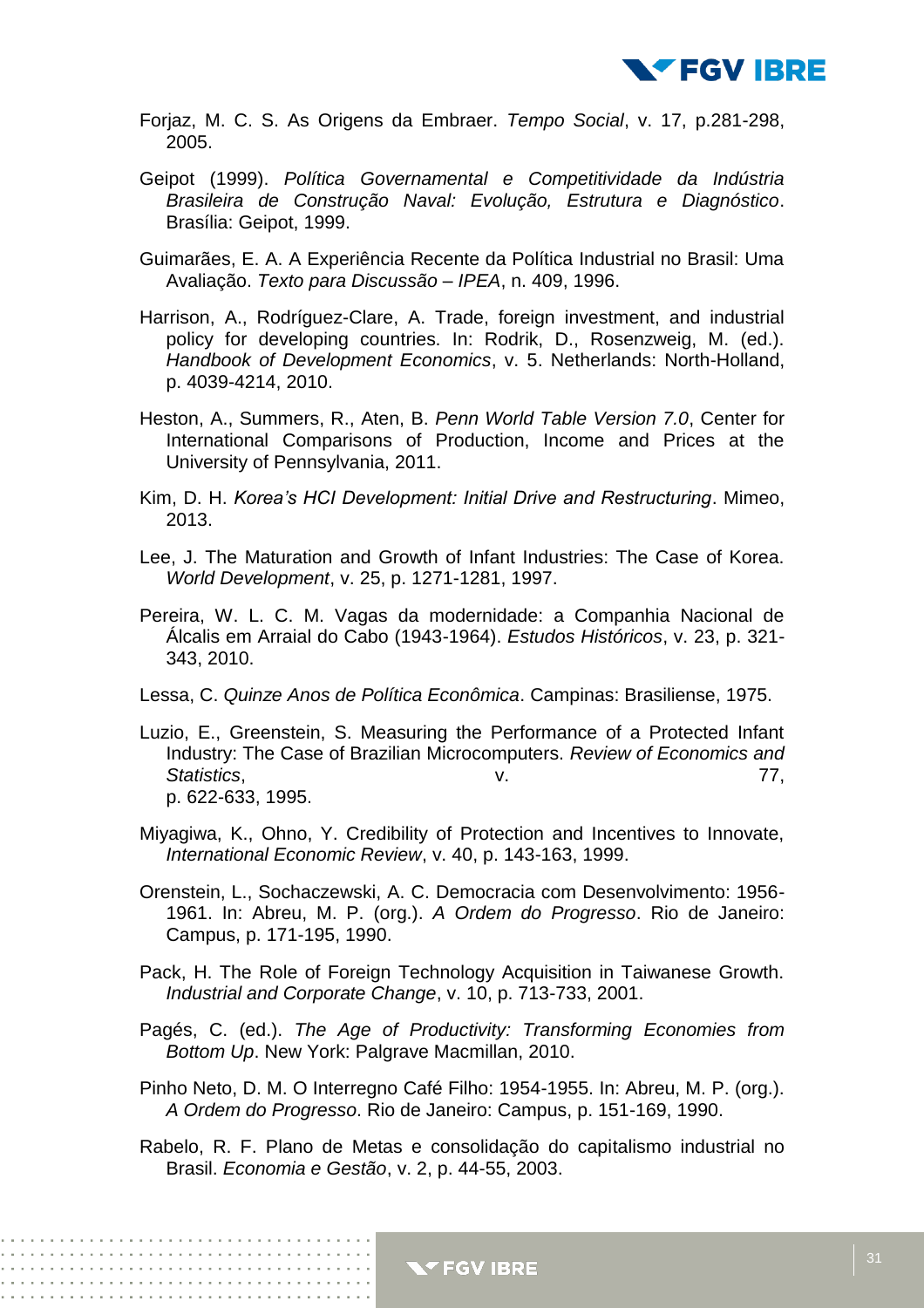

- Rodrik, D. Coordination Failures and Government Policy: A Model with Applications to East Asia and Eastern Europe. *Journal of International Economics*, v. 40, p. 1-22, 1996.
- Rodrik, D. Getting interventions right: how South Korea and Taiwan grew rich. *Economic Policy*, v. 10, p. 55-97, 1995.
- Suzigan, W. Experiência histórica de política industrial no Brasil. *Revista de Economia Política*, v. 26, p. 5-20, 1996.
- Teitel, S., Thoumi, F. E. From Import Substitution to Exports: The Manufacturing Exports Experience of Argentina and Brazil. *Economic Development, and Cultural Change*, v. 34, p. 455-489, 1986.
- Timmer, M. P., De Vries, G. J. Structural change and growth accelerations in Asia and Latin America: a new sectoral data set. *Cliometrica*, v. 3, p. 165- 190, 2009.
- Tyler, W. G. Brazilian Industrialization and Industrial Policies: A Survey. *World Development*, v. 4, p. 863-882, 1976.
- Vianna, S. B. Política Econômica Externa e Industrialização: 1946-1951. In: Abreu, M. P. (org.). *A Ordem do Progresso*. Rio de Janeiro: Campus, p. 105-122, 1990.
- World Bank. *World Development Indicators*. Washington: World Bank, 2011.

. . . . . . . . . . . . . . . . . . . .